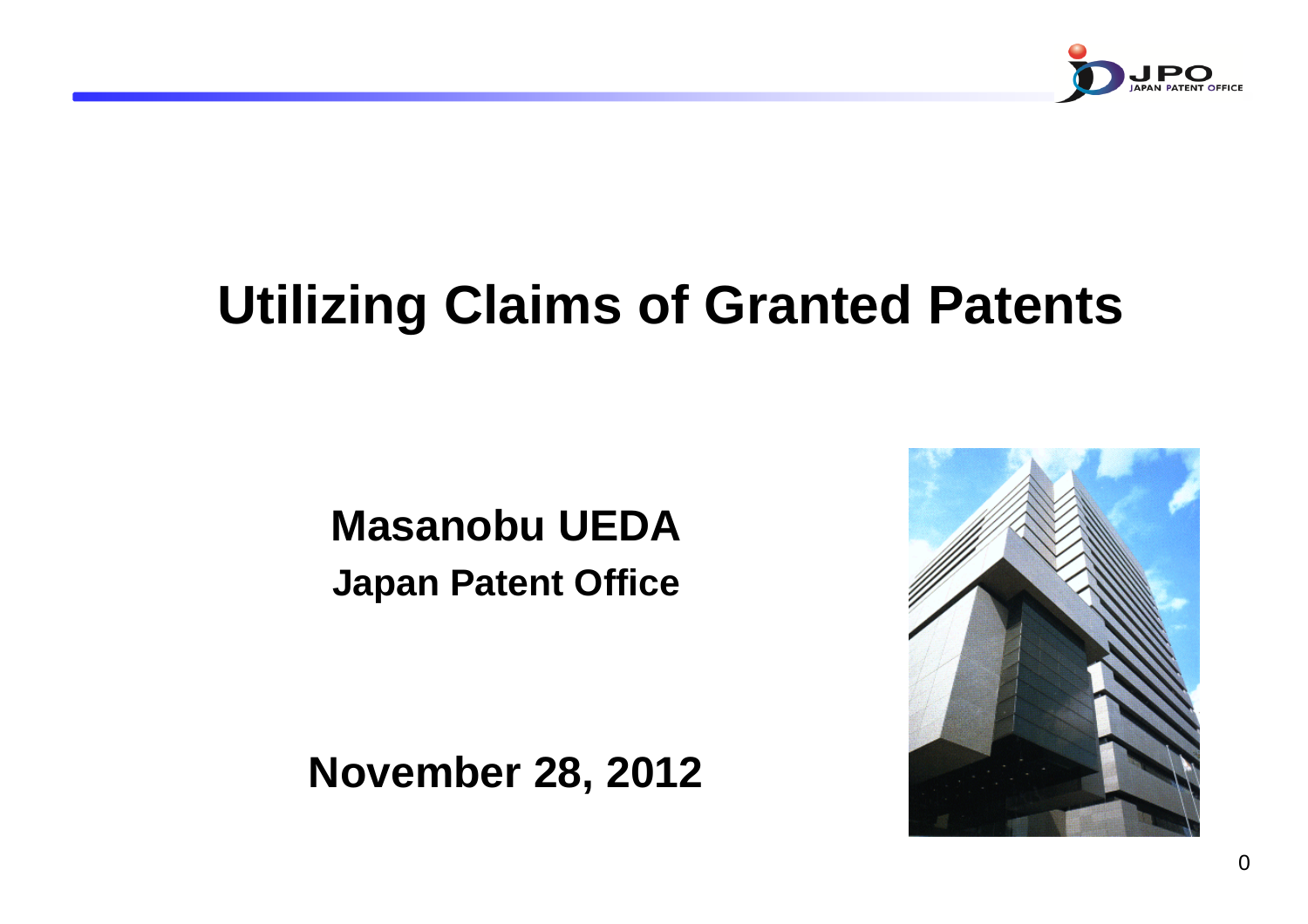

1

# **Outlines**

# ¾Points to consider in using claims of granted patents

- $\bullet$ Differences of claims
- $\bullet$ Differences of examination guidelines

¾Concept of the PPH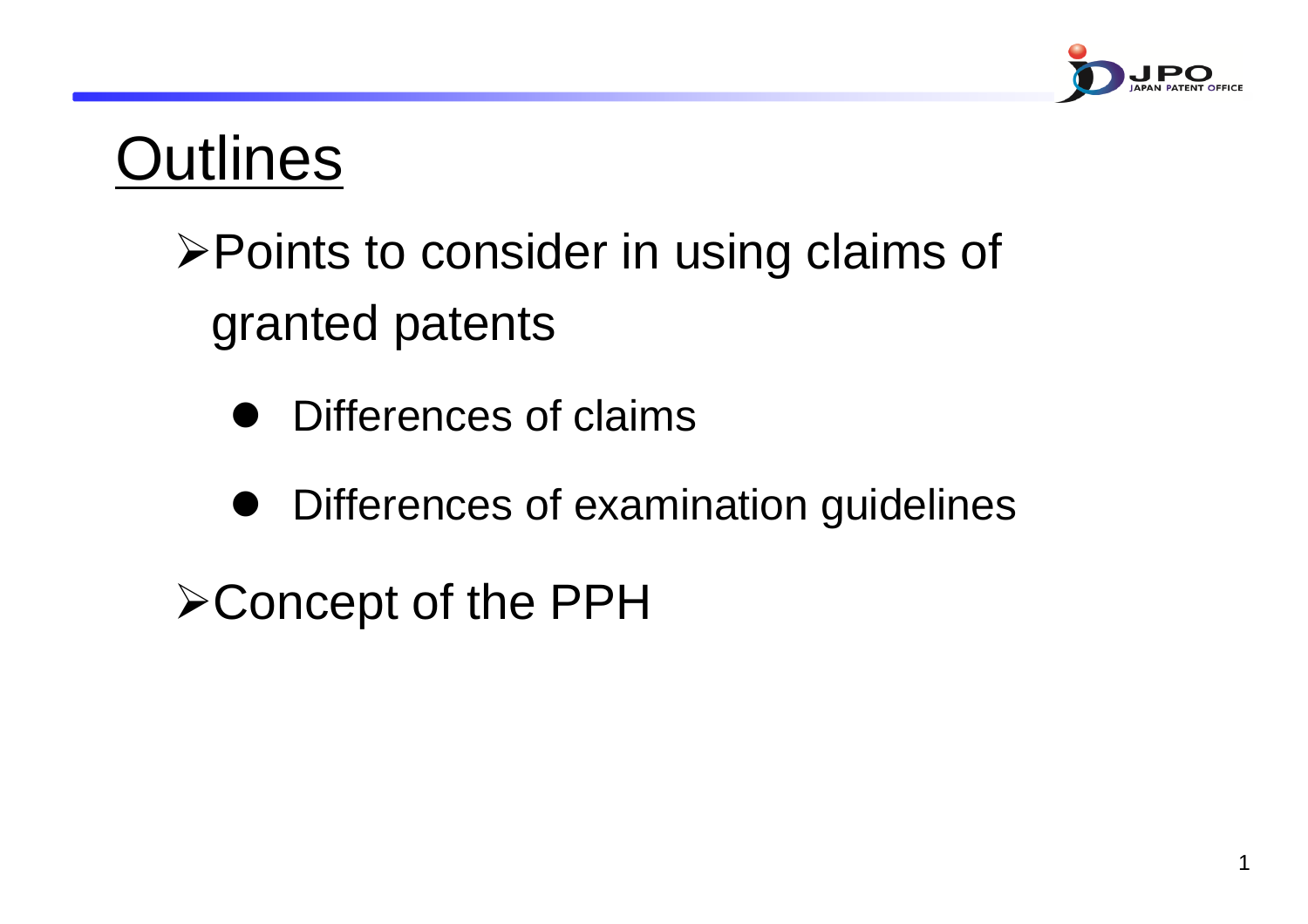

Points to consider in using claims of granted patents

- ¾Patent claims in each IP Office may be different as a result of the examination
	- **≻Inventive steps requirements**
	- ¾Description requirements
	- ¾Consideration of experiment results submitted afterward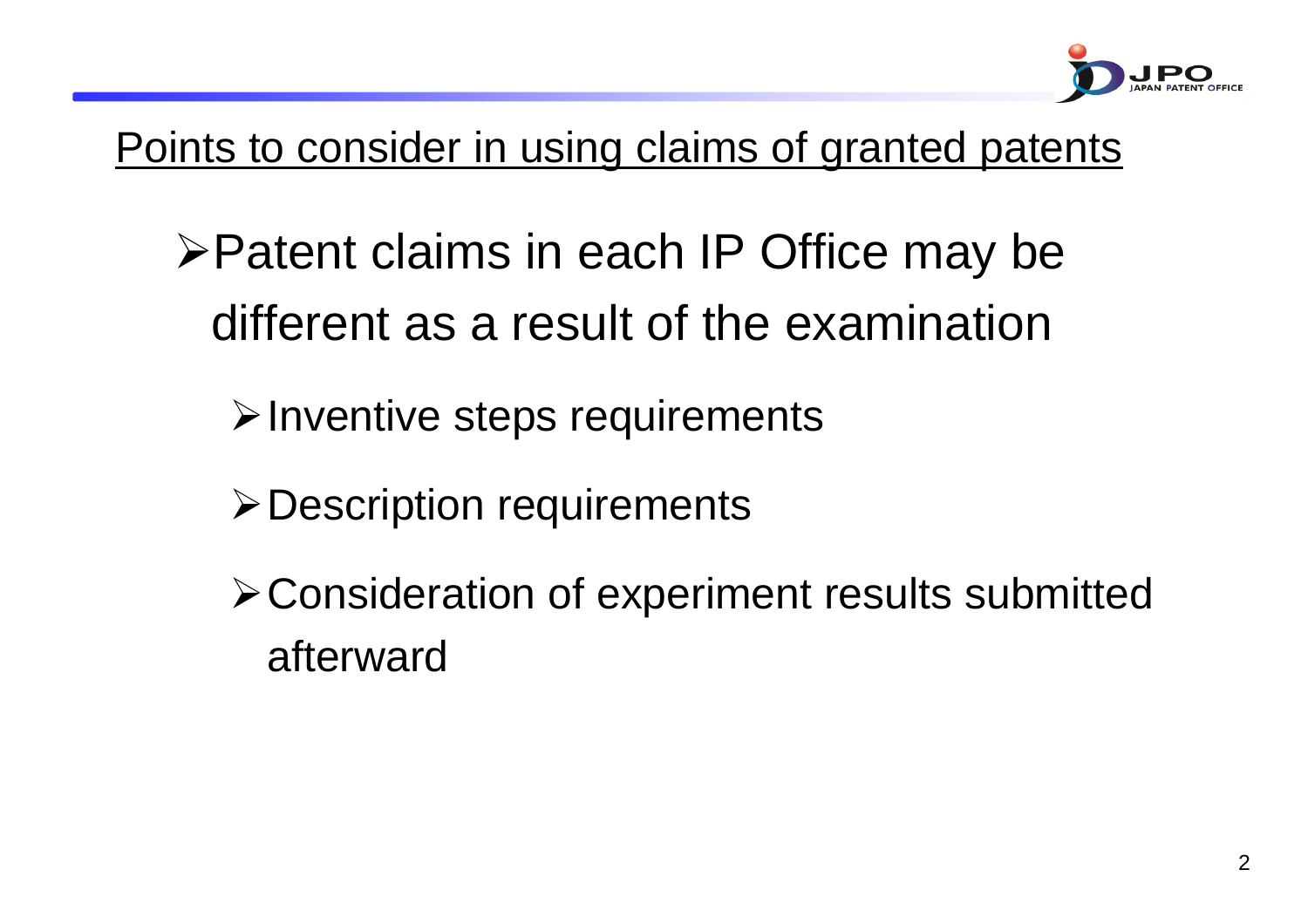

## **Claim**

Alloy consisting of metal A 10-90wt.% and metal B 90-10wt.% hardened through heat treatment at 700 degree or higher.

### **Description**

 $\triangleright$  The ratio of metal A is 10-90 wt.%, preferably 30-90 wt.%, more preferably 50-90 wt.%. adequate hardness

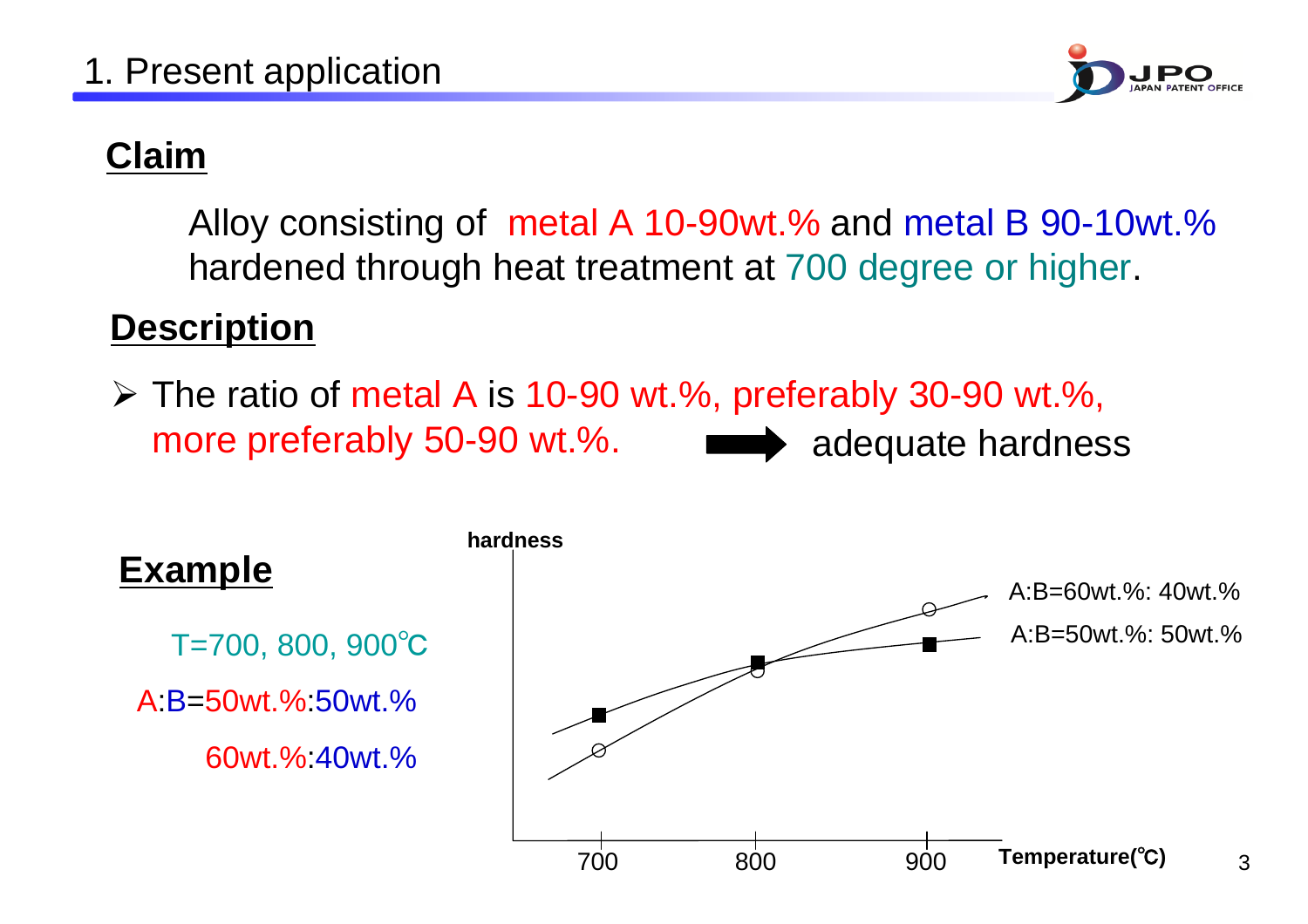

## **Description**

- **≻** Alloy consisting of metal A and metal B hardened through heat treatment at 800 degree or lower.
- $\triangleright$  The ratio of metal A and metal B is arbitrary.
- ¾ The hardness is favorably increased at 800 degree or lower.

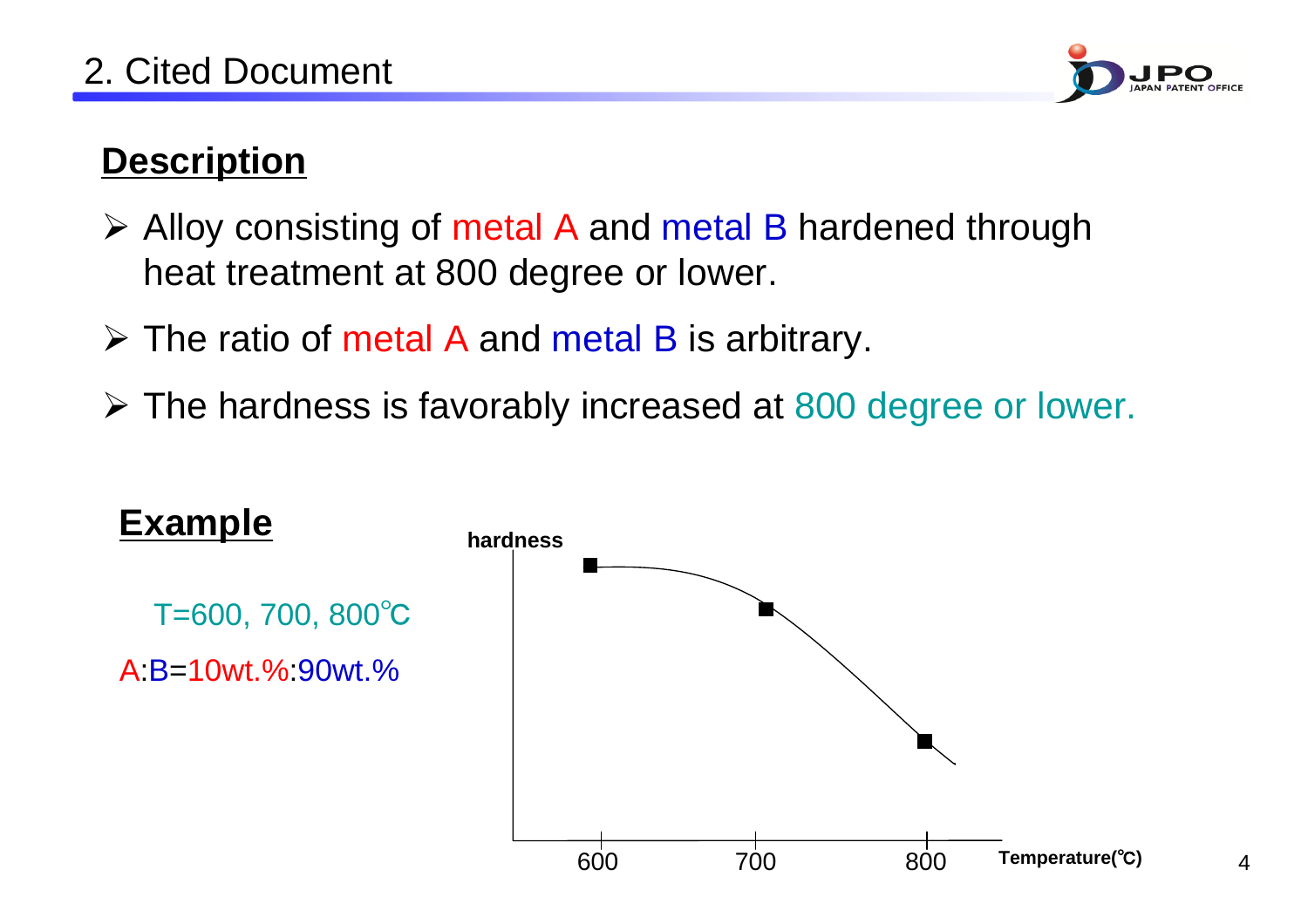

# **Present Application**

Alloy consisting of metal A 10-90wt.% and metal B 90-10wt.% hardened through heat treatment at 700 degree or higher Temp.  $\uparrow$ 88

# **Cited Document**



A

0% 100% Metal

**Arbitrary**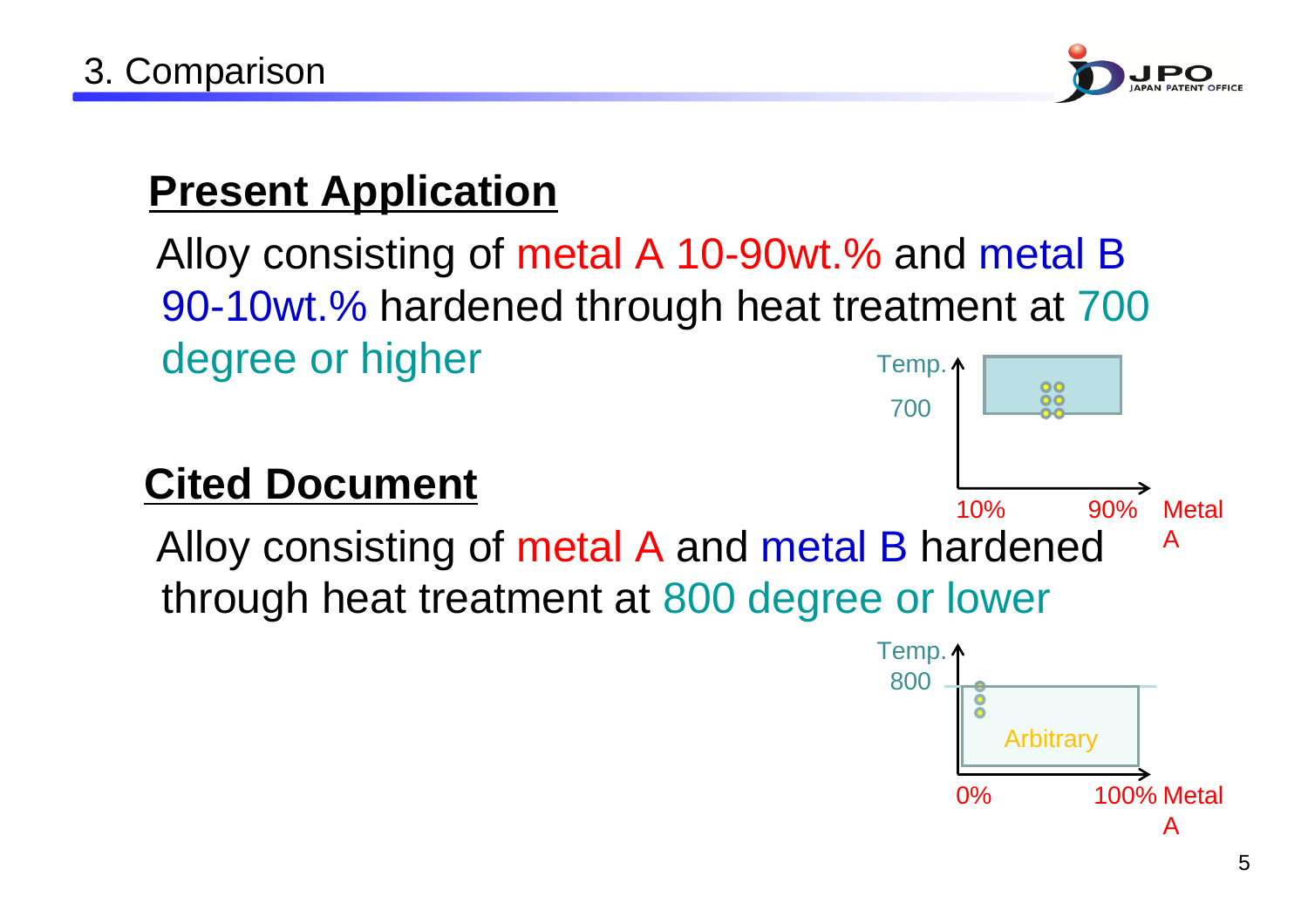4. Each claim of granted patents of Patent Office A and Patent Office B

## **Granted Claim of Patent Office A**

Alloy consisting of metal A **30**-90wt.% and metal B **70**-10wt.% hardened through heat treatment at **800 degree or higher**.

- $\blacktriangleright$  The ratio of metal A is limited from 10-90wt.% to 30-90wt.%(The ratio of metal B is limited from 90-10wt.% to 70-10wt.%)
- $\blacktriangleright$  The temperature is limited from 700 degree or higher. to 800 degree or higher.

## **Granted Claim of Patent Office B**

Alloy consisting of metal A **50**-90wt.% and metal B **50**-10wt.% hardened through heat treatment at 700 degree or higher. Temp.  $\uparrow$ 

- $\blacktriangleright$  The ratio of metal A is limited from 10-90wt.% to 50-90wt.%(The ratio of metal B is limited from 90-10wt.% to 50-10wt.%)
- $\blacktriangleright$  The temperature is not limited.
	- •**Range of the ratio of metal A and metal B**
	- •**Range of the temperature of heat treatment Difference**

Temp.  $\uparrow$ 

700

700

**Metal** 

A

A

30% 90%

22 ŌŌ

10% 90% Metal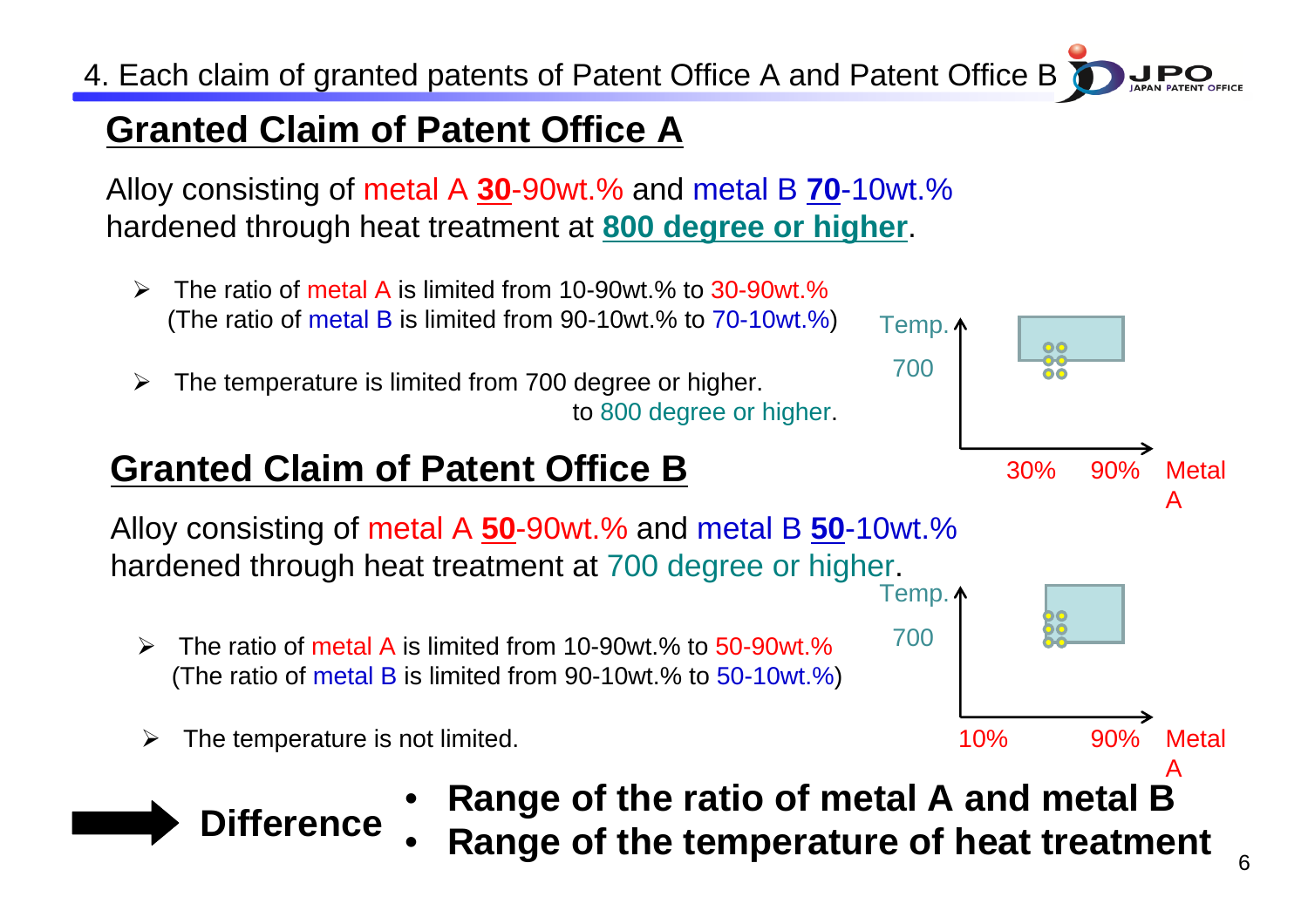

# 9 **Lack of Novelty**

### **Present Application**

Alloy consisting of metal A 10-90wt.% and metal B 90-10wt.% hardened through heat treatment at 700 degree or higher

### **Disclosure of the cited document**

Alloy consisting of metal A 10wt.%and metal B 90wt.% hardened through heat treatment at 700 or 800 degree

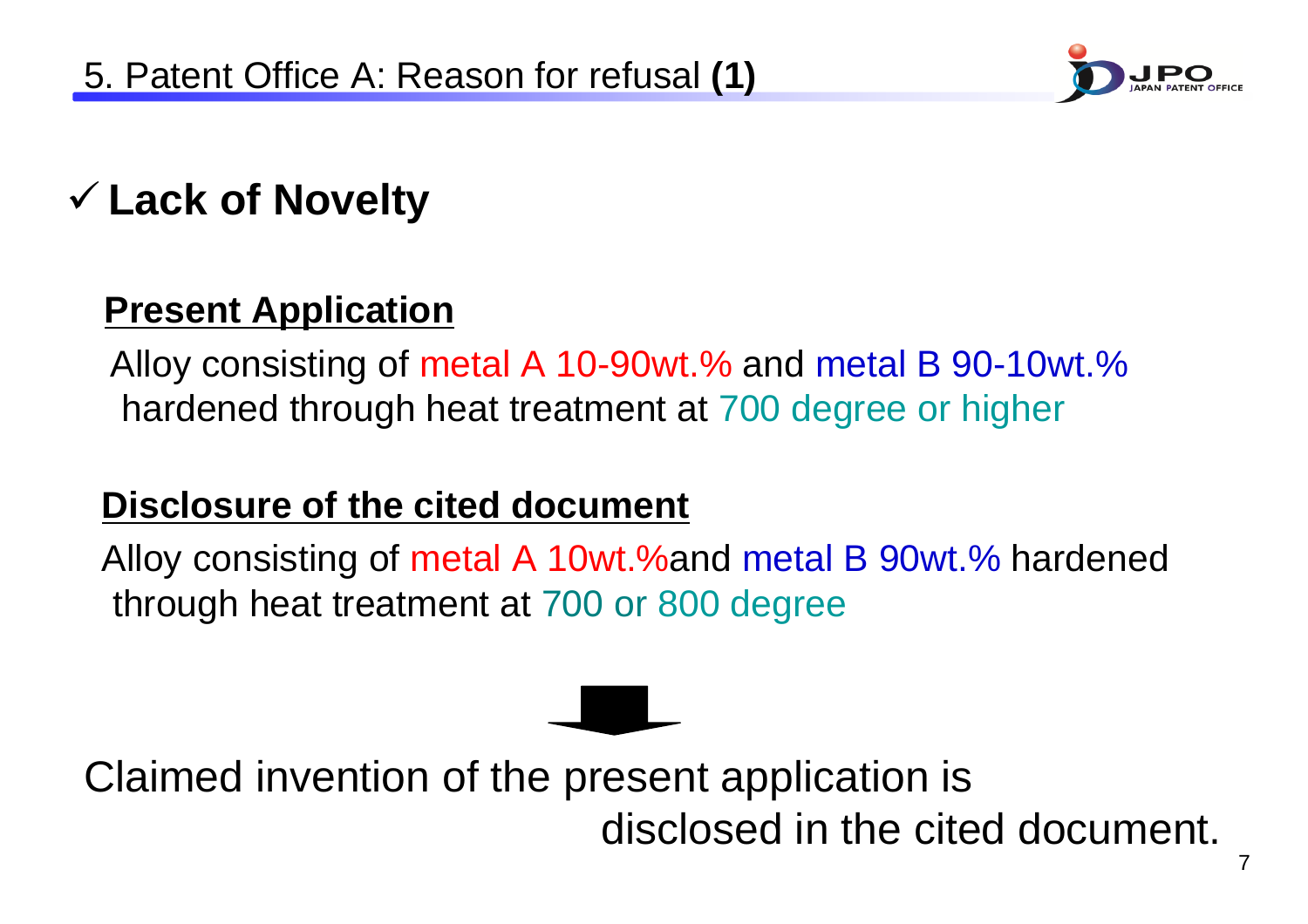

# 9 **Lack of Inventive Step**

### **Present Application**

Alloy consisting of metal A 10-90wt.% and metal B 90-10wt.% hardened through heat treatment at 700 degree or higher

## **Disclosure of the cited document**

- $\triangleright$  The ratio of metal A and metal B is arbitrary.
- ¾ The hardness is favorably increased at 800 degree or lower.

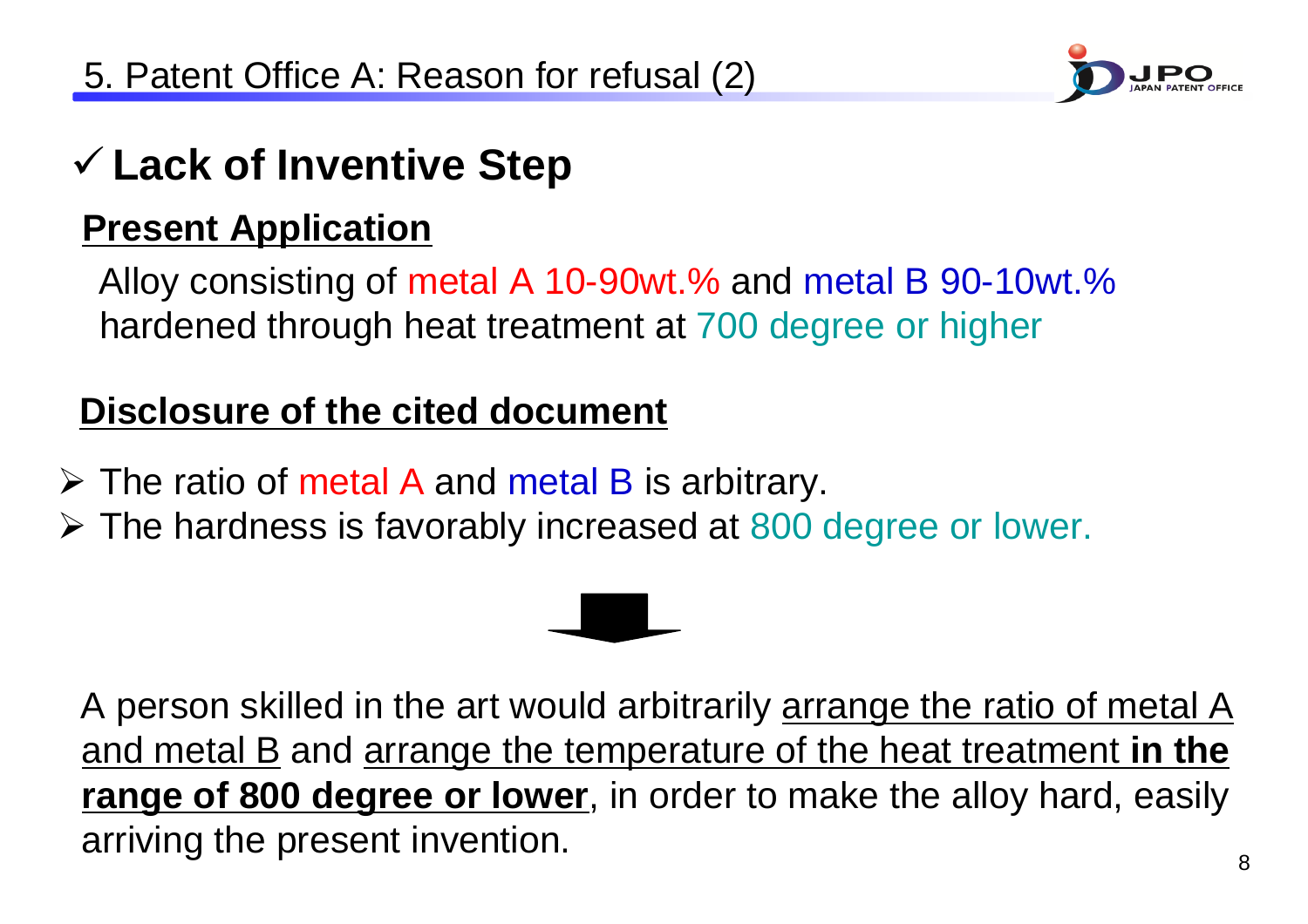

#### **Amendment of the Claim**

Alloy consisting of metal A 30-90wt.% and metal B 70-10wt.% hardened through heat treatment at 800 degree or higher.

### **Argument by the applicant**

- ¾ The amended claimed invention is not specifically disclosed in the cited document any more.
- ¾ The cited document does not encourage a person skilled in the art to increase the temperature of the heat treatment to 800 degree or higher.
- $\triangleright$  The present invention has found that, in the specific range of the ratio of metal A and metal B, hardness of the alloy is increased when heated at 800 degree or higher.

# **The amended claimed invention is novel and inventive.**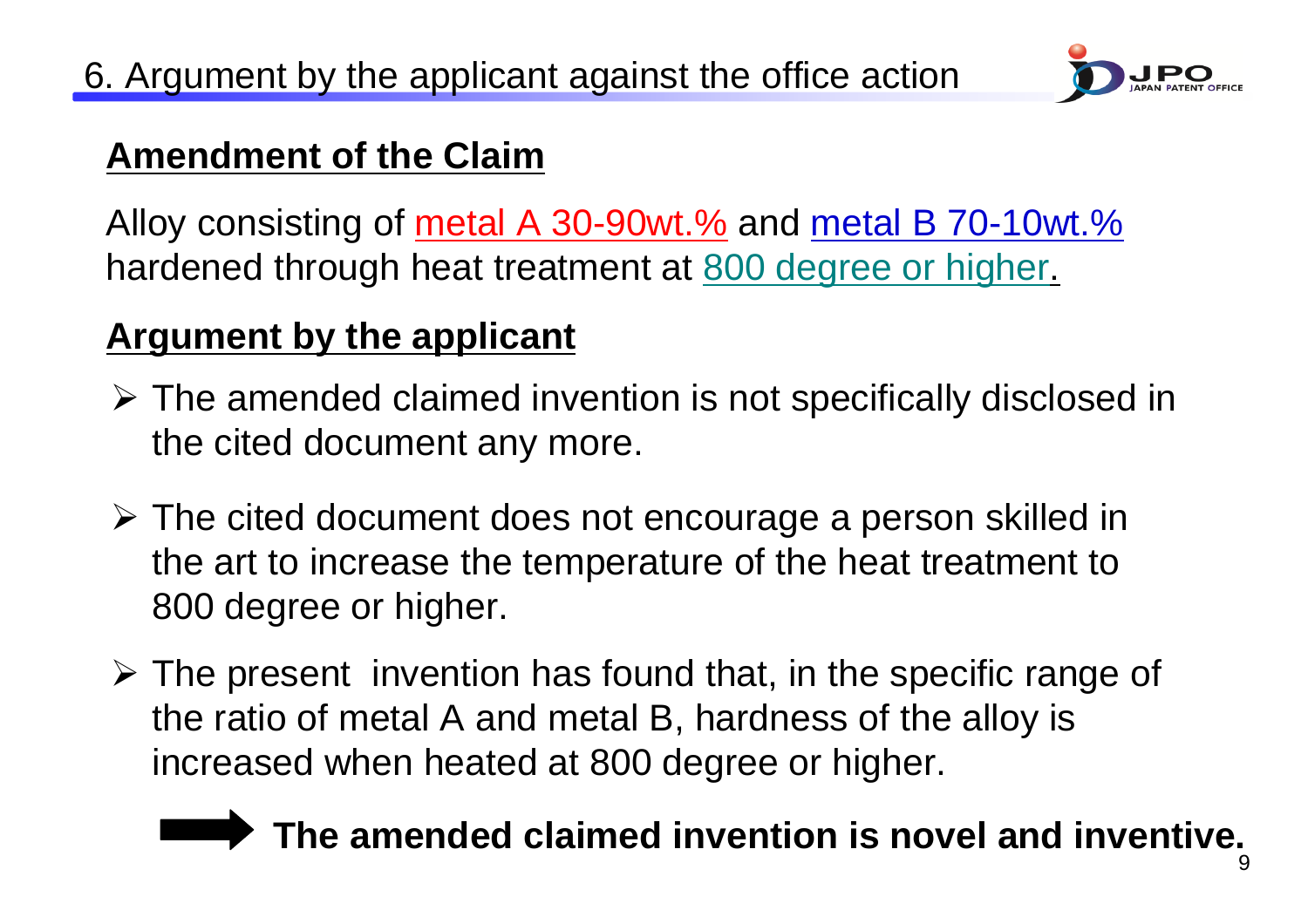

# 9 **Lack of Novelty**

The same reason as that of Patent Office A

### **Present Application**

Alloy consisting of metal A 10-90wt.% and metal B 90-10wt.% hardened through heat treatment at 700 degree or higher

#### **Disclosure of the cited document**

Alloy consisting of metal A 10wt.%and metal B 90wt.% hardened through heat treatment at 700 or 800 degree

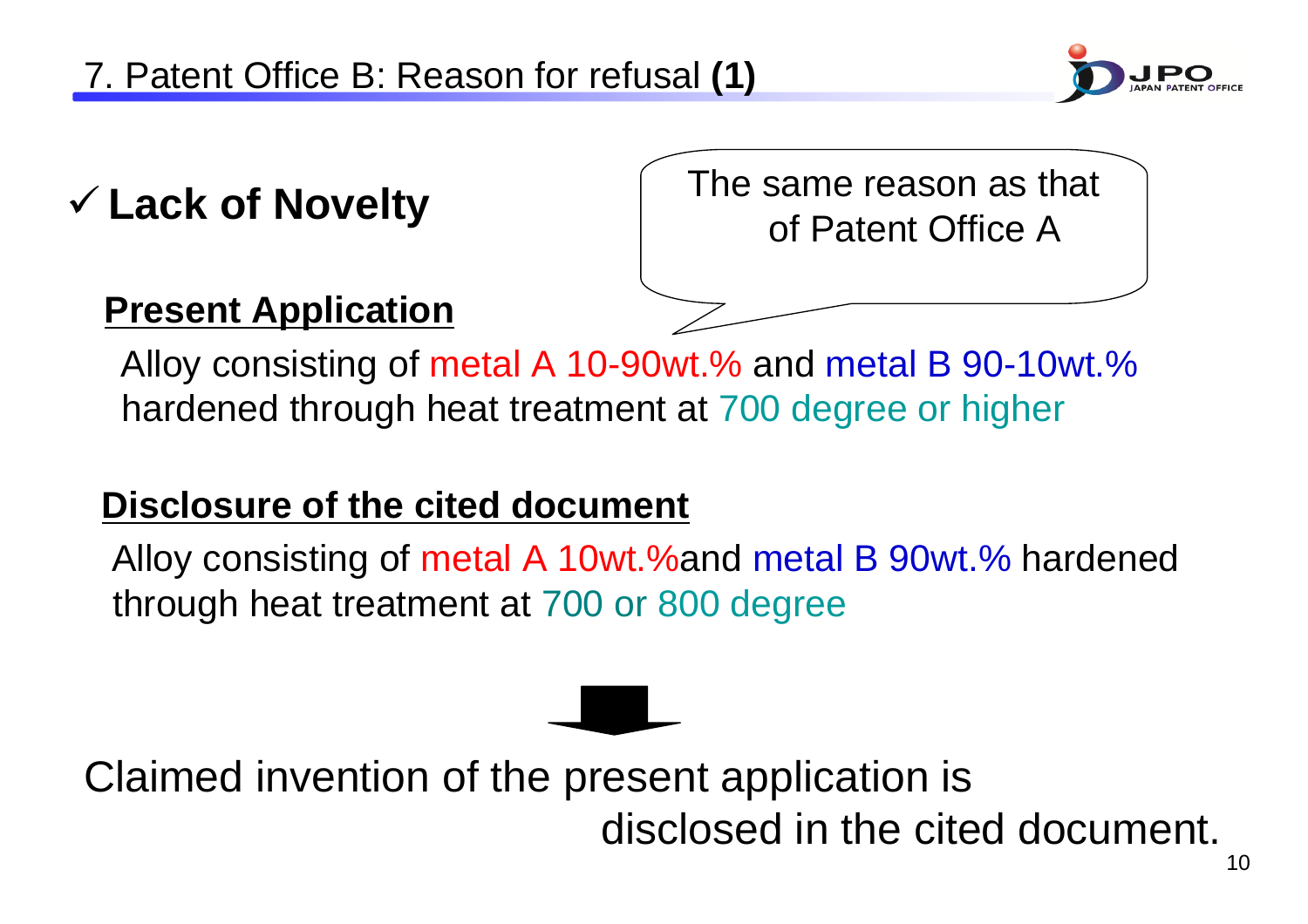

# 9 **Lack of Inventive Step**

### **Present Application**

Alloy consisting of metal A 10-90wt.% and metal B 90-10wt.% hardened through heat treatment at 700 degree or higher

### **Disclosure of the cited document**

- $\triangleright$  The ratio of metal A and metal B is arbitrary.
- ¾ The hardness is favorably increased at 800 degree or lower.

The logic is different from that of Patent Office A.

A person skilled in the art would arbitrarily arrange the ratio of metal A and metal B. A person skilled in the art would also suitably arrange the temperature of the heat treatment **even beyond 800 degree** in the light of the common general technical knowledge that the alloy's hardness changes according to the composition of alloy or the temperature of heat treatment. So, the present claimed invention is easily arrived based on the disclosure of the cited document.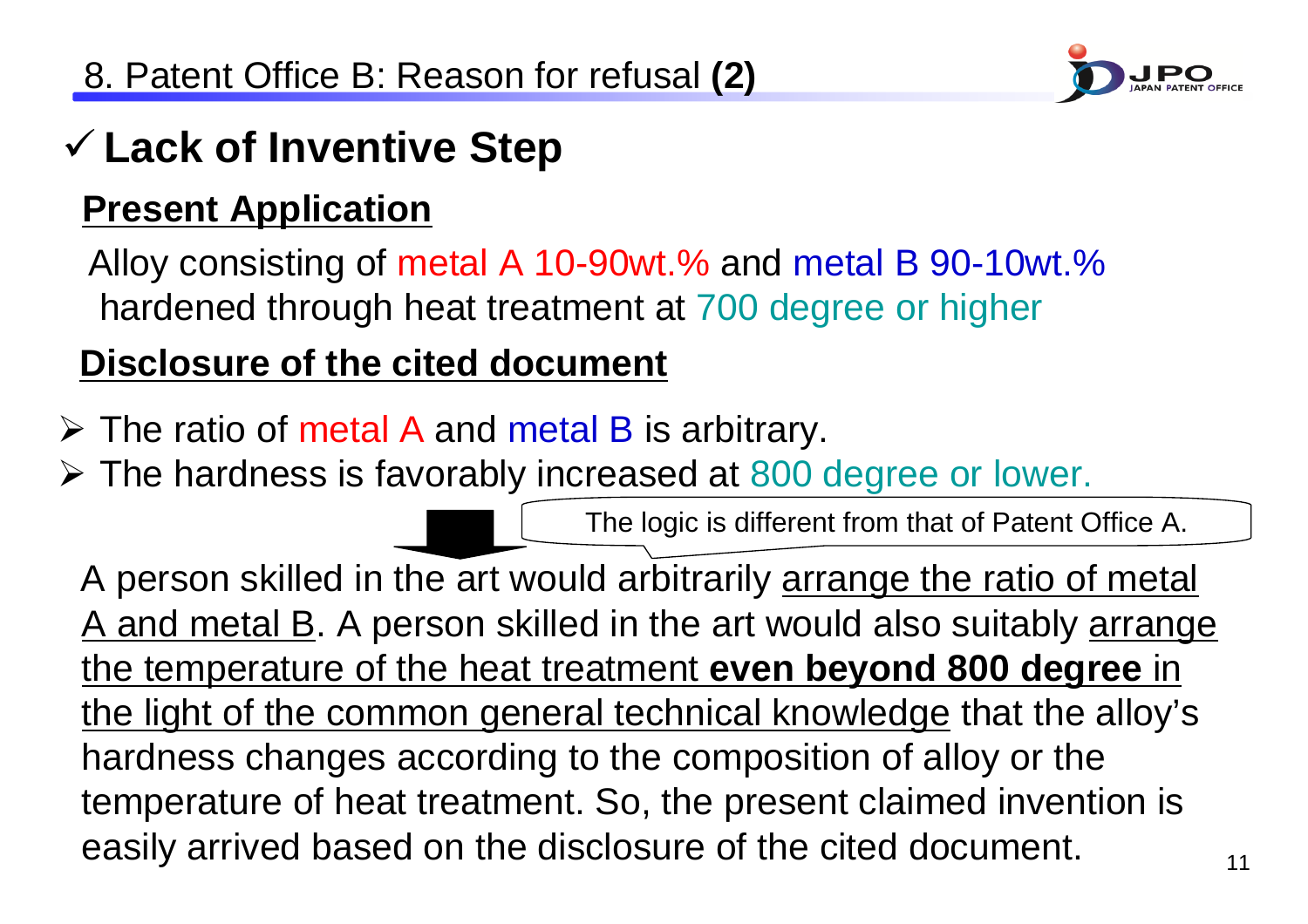# 9 **Noncompliant of Support requirement**

Common general technical knowledge:

 $\triangleright$  The adequate temperature of the heat treatment depends on the composition of the alloy.

Fact described in the cited document:

¾ In case of the alloy of metal A 10wt.% and metal B 90wt.%, hardness of the alloy lowers at higher than 700 degree.

Fact disclosed in the present application:

- $\triangleright$  The hardness is confirmed only when A: B= 50wt.%: 50wt.% and A: B= 60wt.%: 40wt.% by the experiment in the description.
	- It is not supported that hardness of the alloy is increased through heat treatment at 700 degree or higher in **all the range** of metal A: metal B= 10wt.%:90wt.% ~ 90wt.%:10wt.%





Not pointed out by Patent Office A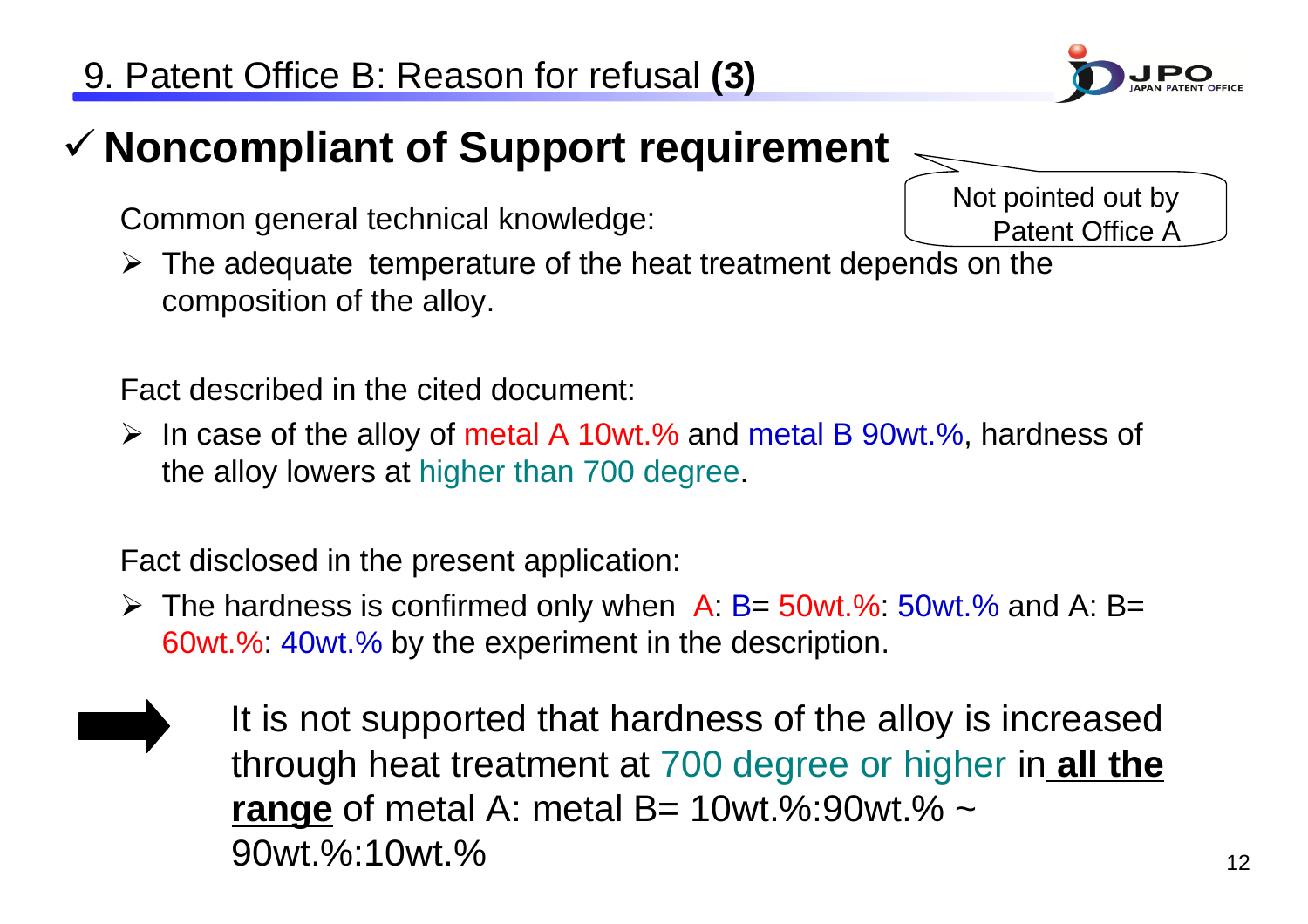

#### **Amendment of the Claim**

Alloy consisting of metal A 50-90wt.% and metal B 50-10wt.% hardened through heat treatment at 700 degree or higher.

#### **Argument by the applicant**

- ¾ The amended claimed invention is not specifically disclosed in the cited document any more.
- ¾ The cited document suggests that hardness of the alloy is decreased through heat treatment at higher than 700 degree.

To the contrary, the present invention has found that, in the specific range of the ratio of metal A and metal B, hardness of the alloy is increased when heated at 800 degree or higher.

## **The amended claimed invention is novel and inventive.**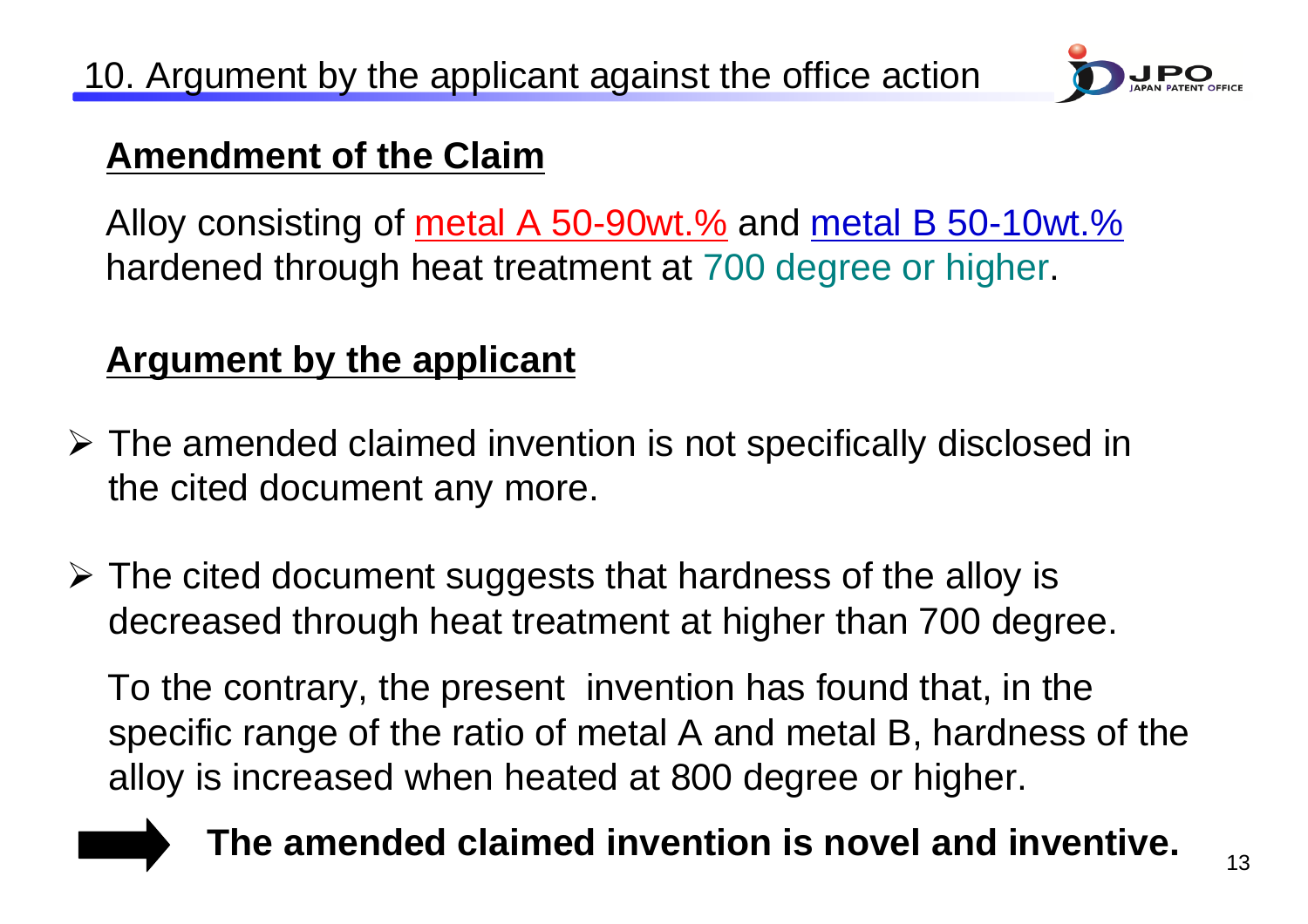11. Additional experiment result submitted by the applicant

## **Description originally filed**

**►** The ratio of metal A is 10-90 wt.%, preferably 30-90 wt.%, more preferably 50-90 wt.%.

### **Additional experiment result**



Experiment result shows that hardness of the alloy is increased through heat treatment at 700 degree or higher in the range of the ratio of metal A 50-90 wt.% and metal B 50-10 wt.% as stated in the description originally filed.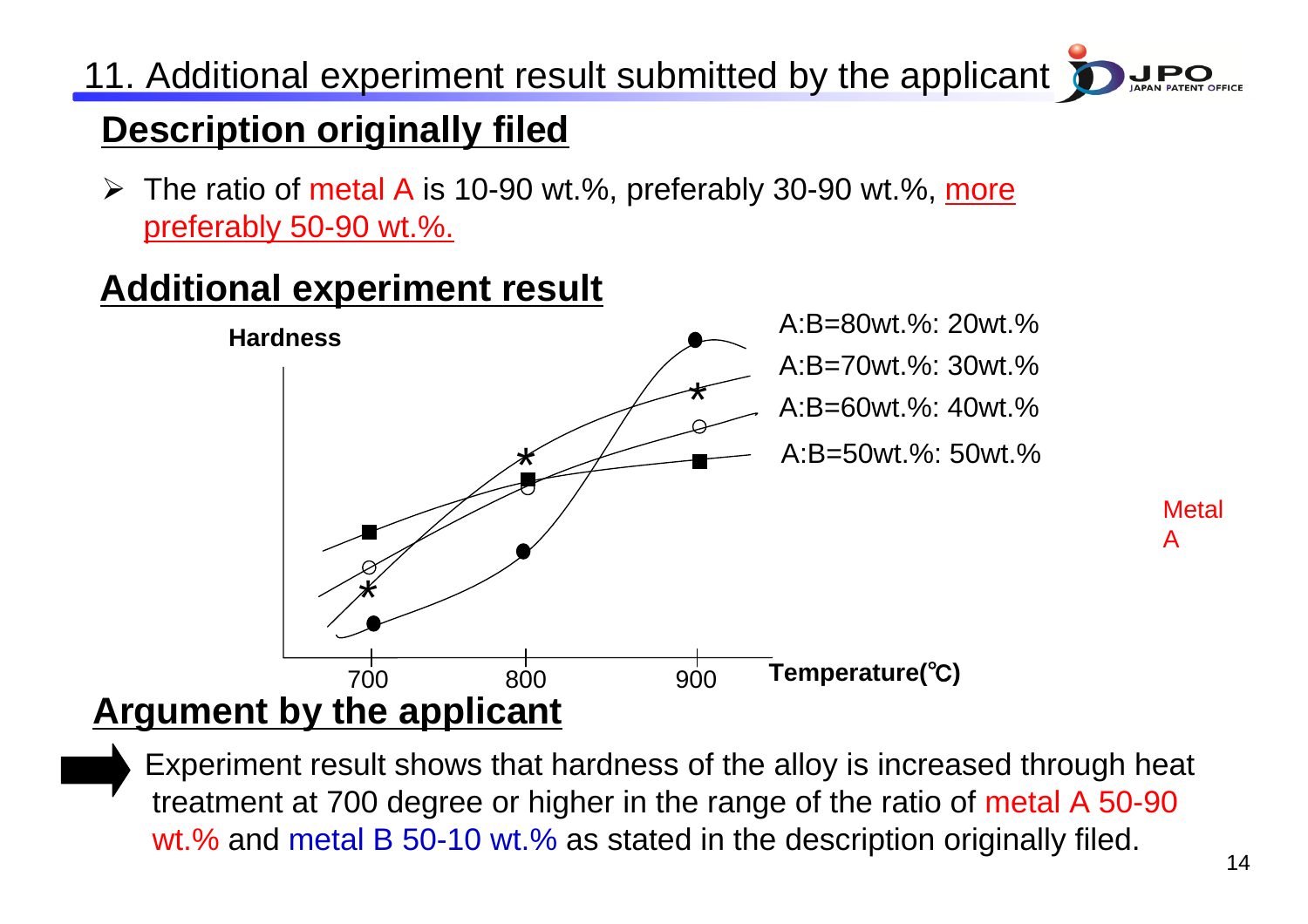# $\triangleright$  Inventive steps

What temperature range and what ratio range are considered to involve inventive steps, considering the disclosure and the working examples?

- Suggestion in cited document
- •**Motivation**
- •Obstructive factor
- •Unexpected results
- ¾ Description requirements

What temperature range and what ratio range are considered to be supported by the description?

- •Disclosure by the description originally filed (especially Examples)
- •Common general technical knowledge
- •Experiment results submitted afterward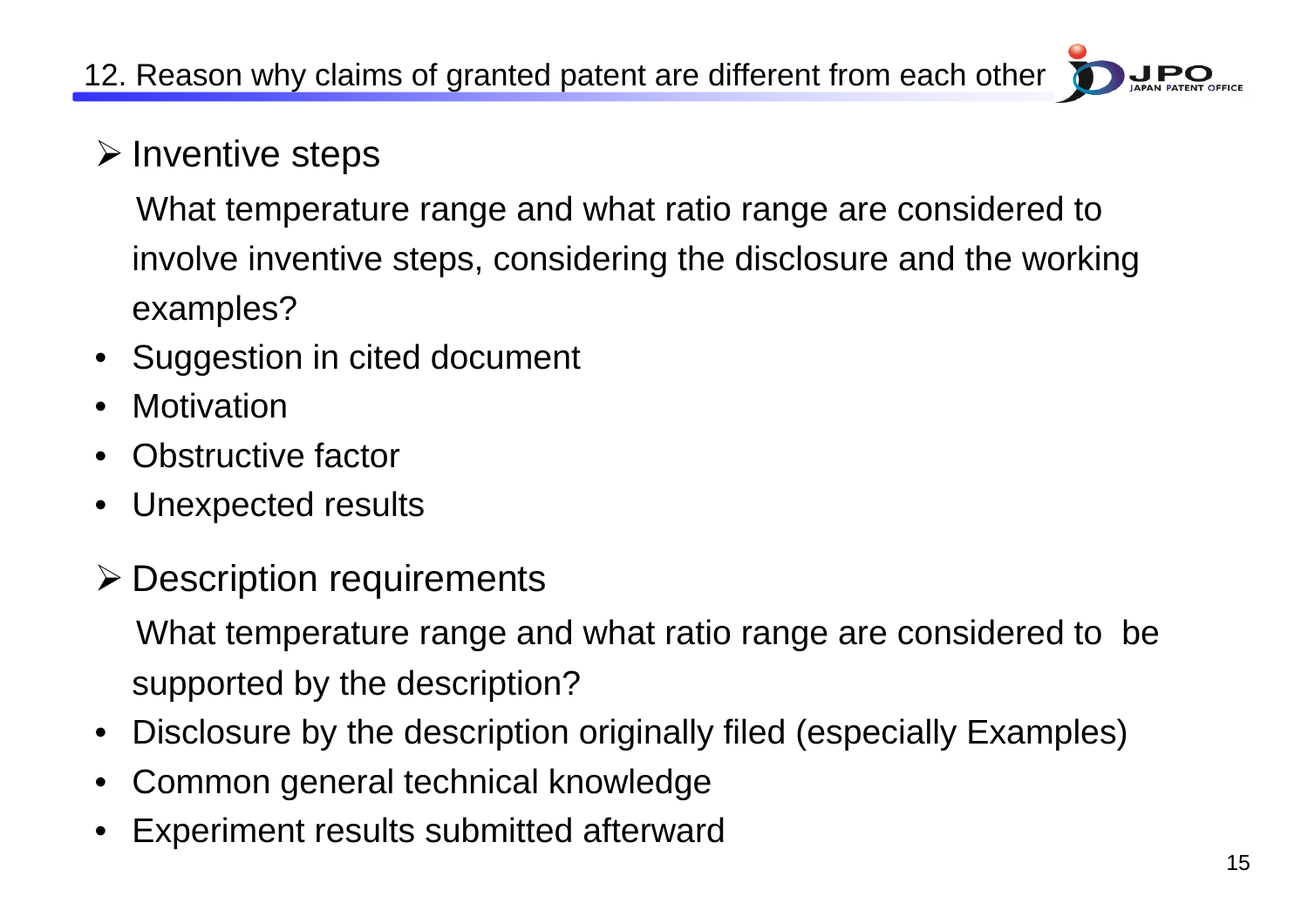

#### 9 Background

9 Current Situation of PPH Program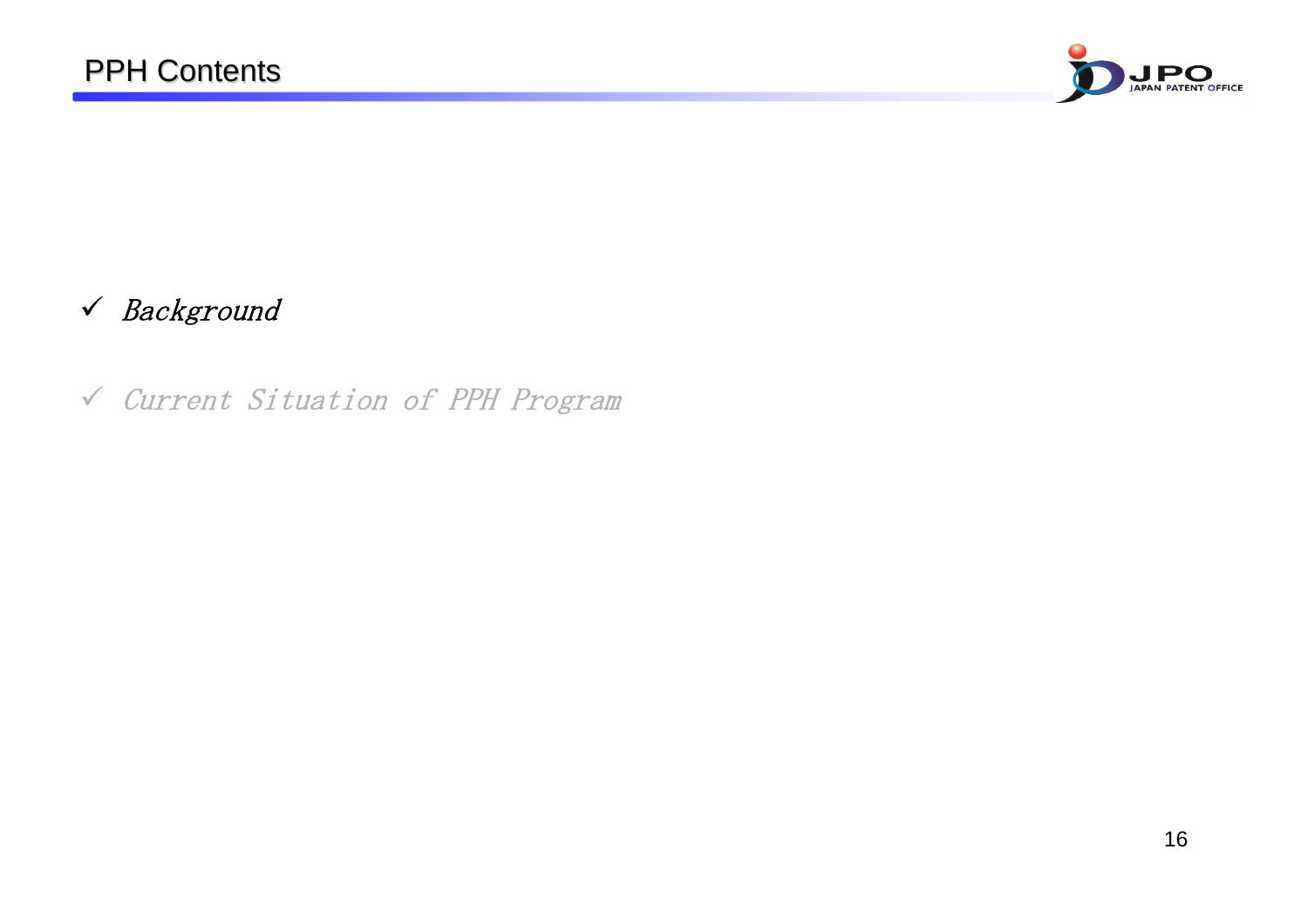

 $\checkmark$  The number of patent applications in the world is increasing along with the globalization of business. In particular, the number of applications filed abroad is significantly increasing.

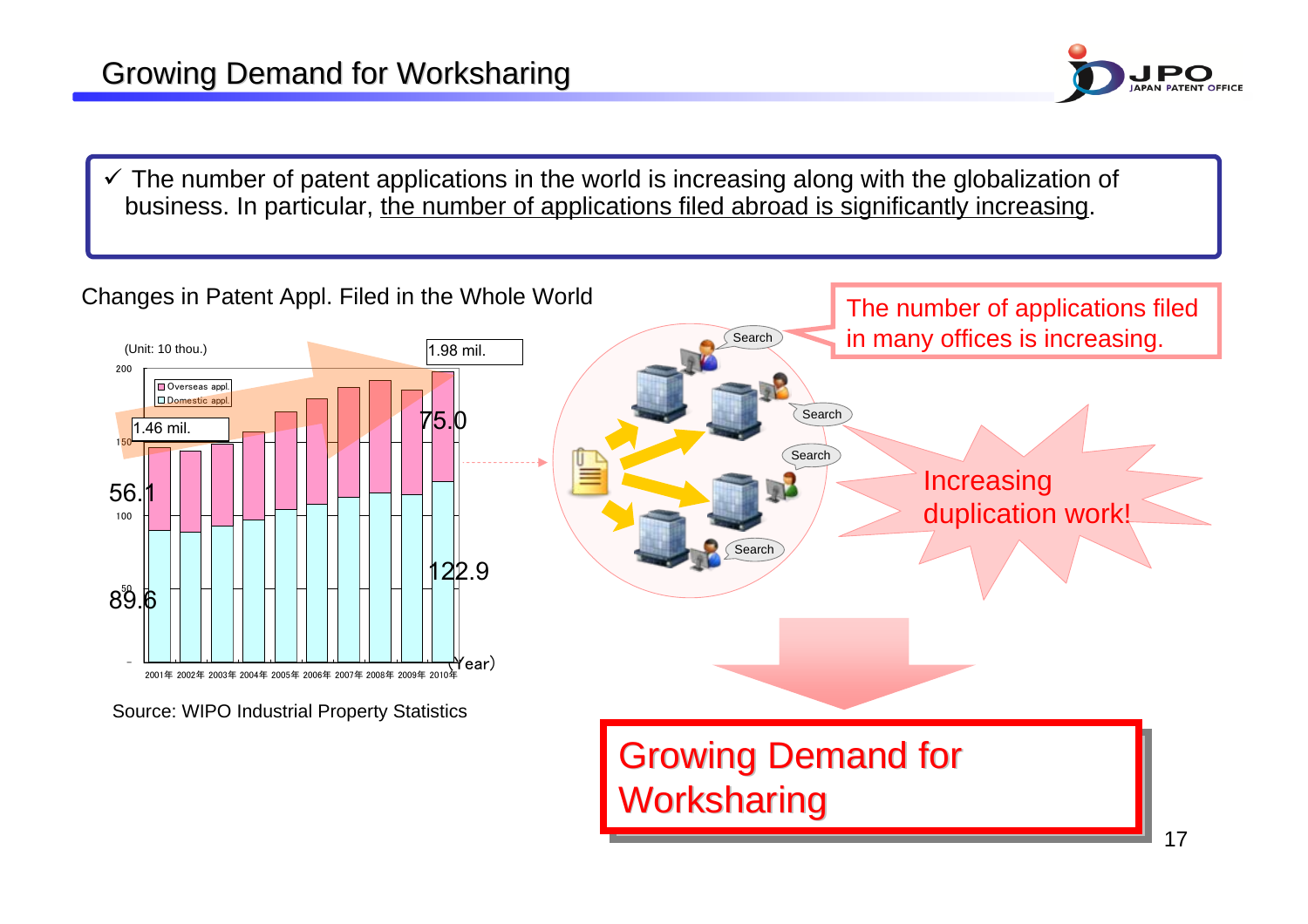



9 Current Situation of PPH Program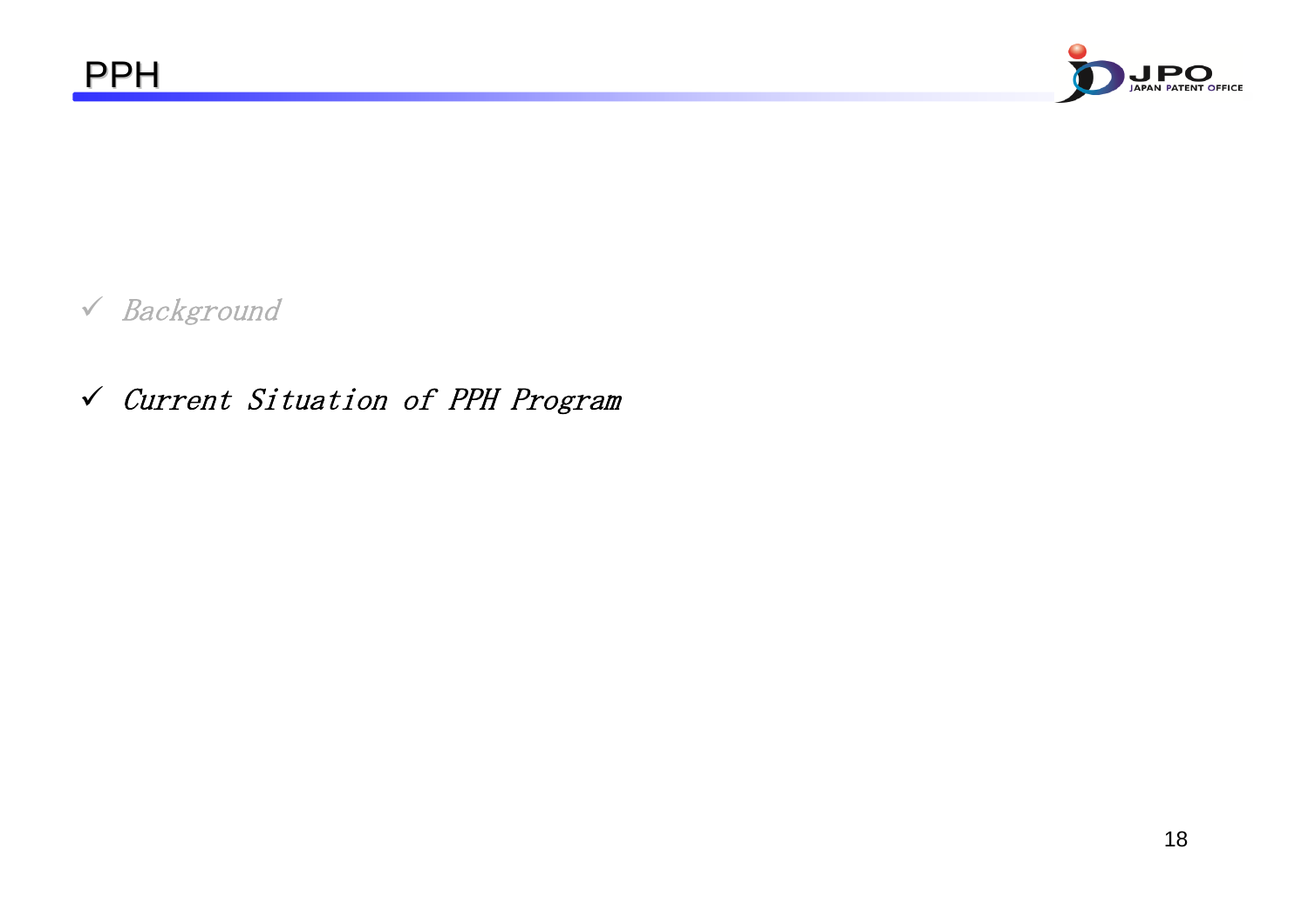

 $\triangleright$  If a patent application has been determined to be patentable in the Office of First Filing (OFF), the corresponding application is qualified for accelerated examination in Offices of Second Filing (OSFs) with a simplified procedure.

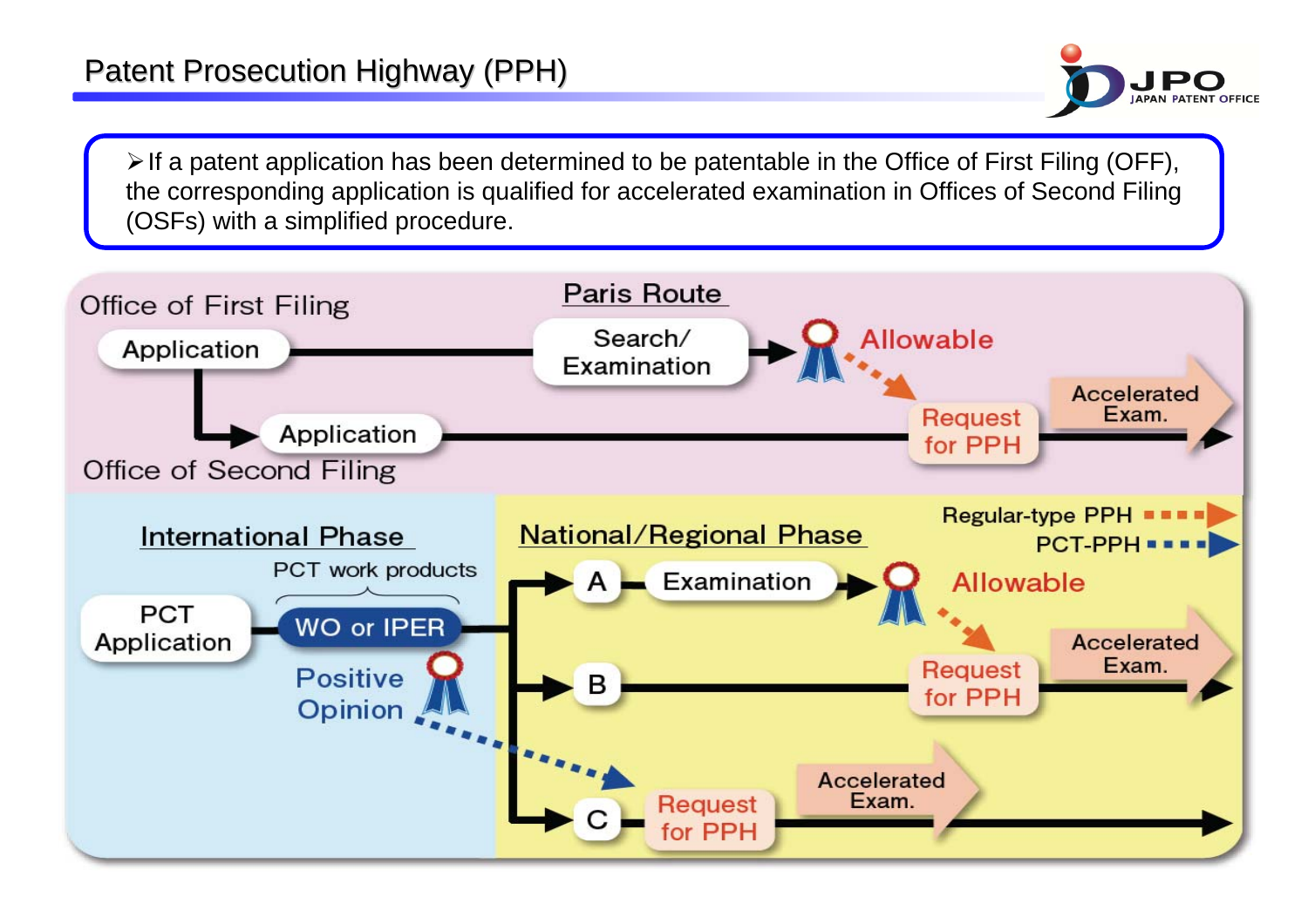

As of the end of June, 2012

|            |           |                |                       |                          |                          |                | <b>OLE</b>               |                          |                |                          |                          |                          |                          |                |                |                |                          |                          |                          |                |                          |           |                          |                          |                 |
|------------|-----------|----------------|-----------------------|--------------------------|--------------------------|----------------|--------------------------|--------------------------|----------------|--------------------------|--------------------------|--------------------------|--------------------------|----------------|----------------|----------------|--------------------------|--------------------------|--------------------------|----------------|--------------------------|-----------|--------------------------|--------------------------|-----------------|
|            |           | <b>JP</b>      | <b>US</b>             | <b>KR</b>                | <b>GB</b>                | CA             | <b>DE</b>                | <b>AU</b>                | <b>DK</b>      | EP                       | <b>SG</b>                | F1                       | <b>RU</b>                | <b>AT</b>      | <b>HU</b>      | ES <sub></sub> | <b>MX</b>                | PT                       | IL.                      | <b>TW</b>      | <b>NO</b>                | <b>CN</b> | <b>IS</b>                | PH                       | Total           |
|            | JP        |                | 5520                  |                          | $1395$ 24 (0)            | 100<br>(3)     | 607                      | $\sim$                   | $\overline{2}$ | 598                      | 8                        | 1(0)                     | 51(2)                    | $\mathbf{0}$   | 0              | 0              | 10                       | $\mathbf 0$              | $\mathbf{0}$             | 46             | 0                        | 253       | 0                        | $\mathbf{0}$             | 8615            |
|            | <b>US</b> | 1783(44)       |                       | 627                      | 49(1)                    | 2422<br>(60)   | 88                       | 190<br>(10)              | $\overline{7}$ | 406                      | 9                        | 2(0)                     | 36(1)                    | $\mathbf{O}$   | 2              | $\mathbf{1}$   | 49                       | $\sim$                   | $\mathbf{0}$             | 109            | 6                        | 210       | $\mathbf{O}$             | $\sim$                   | 5996            |
|            | <b>KR</b> | 202            | 957                   |                          | 6                        | 5              | 3                        | $\sim$                   | $\mathbf{O}$   | $\sim$                   | $\overline{\phantom{a}}$ | 0(0)                     | $\mathbf{1}$             | $\sim$         | $\sim$         | 2              | $\overline{\phantom{a}}$ | $\sim$                   | $\sim$                   | $\sim$         | $\sim$                   | 3         | $\sim$                   | $\sim$                   | 1179            |
|            | <b>GB</b> | 71(5)          | 294                   | 27                       |                          | 10<br>(2)      | $\mathbf{O}$             | $\sim$                   | $\sim$         | $\sim$                   | $\sim$                   | $\sim$                   | $\sim$                   | $\sim$         | $\sim$         | $\sim$         | $\sim$                   | $\sim$                   | $\sim$                   | $\sim$         | $\sim$                   |           | $\sim$                   | $\sim$                   | 402             |
|            | CA        | 4(4)           | 152                   | $\mathbf 1$              | 0(0)                     |                | $\mathbf 0$              | $\sim$                   | $\mathbf{O}$   | $\sim$                   | $\overline{\phantom{a}}$ | 1(0)                     | $\sim$                   | $\sim$         | $\sim$         | $\mathbf{O}$   | $\blacksquare$           | $\overline{\phantom{a}}$ | $\sim$                   | $\sim$         | $\sim$                   |           | $\sim$                   | $\sim$                   | 158             |
|            | <b>DE</b> | 93             | 80                    | 19                       | $\mathbf{O}$             | 32             |                          | $\sim$                   | $\sim$         | $\sim$                   | $\sim$                   | $\sim$                   | $\sim$                   | $\sim$         | $\sim$         | $\sim$         | $\sim$                   | $\sim$                   | $\sim$                   | $\sim$         | $\sim$                   | $\Omega$  | $\sim$                   | $\sim$                   | 224             |
| <b>OEE</b> | <b>AU</b> | $\sim$         | 153                   | $\overline{\phantom{a}}$ | $\overline{\phantom{a}}$ | $\sim$         | $\sim$                   |                          |                |                          | $\overline{\phantom{a}}$ | $\overline{\phantom{a}}$ | $\overline{\phantom{a}}$ | $\sim$         | $\sim$         |                | $\overline{\phantom{a}}$ |                          | $\overline{\phantom{a}}$ | $\sim$         | $\overline{\phantom{0}}$ |           | $\sim$                   | $\sim$                   | 153             |
|            | <b>DK</b> | 10             | 107                   | $\overline{4}$           | $\sim$                   | $\overline{2}$ | $\sim$                   | $\sim$                   |                |                          | $\sim$                   | $\sim$                   | 0                        | $\sim$         | $\sim$         | $\sim$         | $\blacksquare$           | $\sim$                   | 0                        | $\sim$         | $\sim$                   | $\sim$    | $\sim$                   | $\sim$                   | 123             |
|            | <b>EP</b> | 117(55)        | 281                   | $\sim$                   | $\sim$                   | $\blacksquare$ | $\sim$                   | $\sim$                   |                |                          | $\overline{\phantom{a}}$ | $\sim$                   | $\sim$                   | $\sim$         | $\sim$         |                | $\sim$                   | $\overline{\phantom{0}}$ | $\sim$                   | $\sim$         | $\sim$                   |           | $\sim$                   | $\sim$                   | 398             |
|            | <b>SG</b> | $\mathbf{O}$   | 2                     | $\sim$                   | $\sim$                   | $\sim$         | $\sim$                   | $\sim$                   | $\sim$         |                          |                          | $\sim$                   | $\sim$                   | $\sim$         | $\sim$         | $\sim$         | $\sim$                   | $\blacksquare$           | $\sim$                   | $\sim$         | $\sim$                   |           | $\overline{a}$           | $\blacksquare$           | $\mathbf{2}$    |
|            | FL.       | 6              | 26                    | $\mathbf{O}$             | $\sim$                   | 2(0)           | $\sim$                   | $\mathbf{O}$             | $\sim$         | $\overline{\phantom{a}}$ | $\overline{\phantom{a}}$ |                          | $\mathbf 1$              | $\mathbf{O}$   | $\mathbf{O}$   | $\mathbf{O}$   | $\sim$                   | $\overline{\phantom{a}}$ | $\sim$                   | $\sim$         | $\blacksquare$           |           | $\sim$                   | $\blacksquare$           | 35              |
|            | <b>RU</b> | 3              | 10                    | 0                        | $\sim$                   | $\sim$         | $\sim$                   | $\sim$                   | $\mathbf{O}$   | $\sim$                   |                          | 0(0)                     |                          | $\sim$         | $\sim$         | $\mathbf{O}$   | $\sim$                   | $\sim$                   | $\sim$                   | $\sim$         | $\sim$                   |           | $\overline{\phantom{a}}$ | $\sim$                   | 13              |
|            | <b>AT</b> | $\mathbf{1}$   | $\mathbf{1}$          | $\sim$                   | $\sim$                   | $\sim$         | $\sim$                   | $\sim$                   | $\sim$         | $\sim$                   | $\overline{a}$           | 0(0)                     | $\sim$                   |                | $\Omega$       | $\sim$         | $\sim$                   | $\sim$                   | $\sim$                   | $\sim$         | $\sim$                   | $\sim$    | $\sim$                   | $\sim$                   | $\overline{2}$  |
|            | HU        | $\overline{2}$ | 3                     | $\blacksquare$           | $\overline{\phantom{a}}$ | $\sim$         | $\sim$                   | $\sim$                   | $\sim$         | $\overline{\phantom{a}}$ | $\sim$                   | 0(0)                     | $\sim$                   | $\mathbf{O}$   |                |                |                          | $\sim$                   | $\sim$                   | $\sim$         | $\sim$                   |           | $\overline{\phantom{a}}$ | $\sim$                   | 5 <sub>5</sub>  |
|            | <b>ES</b> | $\mathbf 0$    | $\mathbf{O}$          | $\mathbf{O}$             | $\sim$                   | 0(0)           | $\sim$                   | $\overline{\phantom{a}}$ | $\sim$         | $\overline{\phantom{a}}$ |                          | 0(0)                     | $\mathbf{O}$             | $\sim$         | $\sim$         |                | $\mathbf 0$              | $\mathbf 0$              | $\sim$                   | $\sim$         | $\sim$                   |           | $\sim$                   | $\overline{\phantom{a}}$ | $\overline{O}$  |
|            | <b>MX</b> | $\Omega$       | $\mathbf{1}$          | $\sim$                   | $\sim$                   | $\sim$         | $\sim$                   | $\sim$                   |                | $\sim$                   | $\overline{a}$           | $\sim$                   | $\sim$                   | $\sim$         | $\sim$         | $\mathbf{O}$   |                          |                          | $\sim$                   | $\sim$         | $\sim$                   |           | $\sim$                   | $\sim$                   | $\mathbf{1}$    |
|            | <b>PT</b> | $\mathbf{O}$   | $\sim$                | $\sim$                   | $\sim$                   | $\sim$         | $\sim$                   | $\sim$                   | $\sim$         | $\sim$                   | $\sim$                   | $\sim$                   | $\sim$                   | $\sim$         | $\sim$         | 0              | $\sim$                   |                          | $\sim$                   | $\sim$         | $\sim$                   | $\sim$    | $\sim$                   | $\sim$                   | $\overline{O}$  |
|            | IL.       | 0              | 5                     | $\blacksquare$           | $\overline{\phantom{a}}$ | $\sim$         | $\sim$                   | $\sim$                   | $\mathbf 0$    | $\overline{\phantom{a}}$ | $\blacksquare$           | $\sim$                   | $\sim$                   | $\sim$         | $\sim$         |                | $\blacksquare$           | $\overline{\phantom{a}}$ |                          | $\blacksquare$ | $\sim$                   |           | $\overline{\phantom{a}}$ | $\blacksquare$           | 5               |
|            | <b>TW</b> | $\overline{2}$ | 3                     | $\sim$                   | $\sim$                   | $\sim$         | $\sim$                   | $\sim$                   | $\sim$         | $\sim$                   | $\sim$                   | $\sim$                   | $\sim$                   | $\sim$         | $\sim$         | $\sim$         | $\sim$                   | $\blacksquare$           | $\sim$                   |                | $\sim$                   |           | $\sim$                   | $\sim$                   | $5\overline{)}$ |
|            | <b>NO</b> | $\mathbf{O}$   | $\mathbf{2}^{\prime}$ | $\sim$                   | $\sim$                   | $\blacksquare$ | $\sim$                   | $\sim$                   | $\sim$         | $\sim$                   | $\blacksquare$           | $\sim$                   | $\sim$                   | $\sim$         | $\sim$         | $\sim$         | $\sim$                   | $\sim$                   | $\sim$                   | $\sim$         |                          |           | $\sim$                   | $\sim$                   | $\mathbf{2}$    |
|            | <b>CN</b> | 10             | 49                    | $\mathbf{1}$             | $\sim$                   | $\sim$         |                          | $\sim$                   | $\sim$         | $\overline{\phantom{a}}$ | $\blacksquare$           | $\sim$                   | $\sim$                   | $\sim$         | $\sim$         | $\sim$         | $\overline{\phantom{a}}$ | $\sim$                   | $\sim$                   | $\sim$         | $\sim$                   |           |                          | $\blacksquare$           | 60              |
|            | <b>IS</b> | $\mathbf{O}$   | 5                     | $\overline{\phantom{a}}$ | $\overline{\phantom{a}}$ | $\sim$         | $\overline{\phantom{a}}$ | $\overline{\phantom{a}}$ |                |                          |                          | $\overline{\phantom{a}}$ | $\sim$                   | $\sim$         | $\sim$         |                | $\sim$                   | $\overline{\phantom{a}}$ | $\sim$                   | $\sim$         | $\sim$                   |           |                          | $\blacksquare$           | 5 <sub>5</sub>  |
|            | PH        | $\Omega$       | $\sim$                | $\blacksquare$           | $\sim$                   | $\blacksquare$ | $\sim$                   | $\blacksquare$           | $\sim$         |                          | $\overline{\phantom{a}}$ | $\sim$                   | $\sim$                   | $\sim$         | $\sim$         | $\sim$         | $\overline{\phantom{a}}$ | $\overline{\phantom{a}}$ | $\sim$                   | $\sim$         | $\sim$                   |           |                          |                          | $\overline{O}$  |
|            | Total     | 2304           | 7651                  | 2074                     | 79                       | 2573           | 698                      | 190                      | 9              | 1004                     | 17                       | $\overline{4}$           | 89                       | $\overline{0}$ | $\overline{2}$ | 3              | 59                       | $\mathbf 0$              | $\mathbf{0}$             | 155            | 6                        | 466       | $\mathbf{O}$             | $\mathbf{O}$             | 17383           |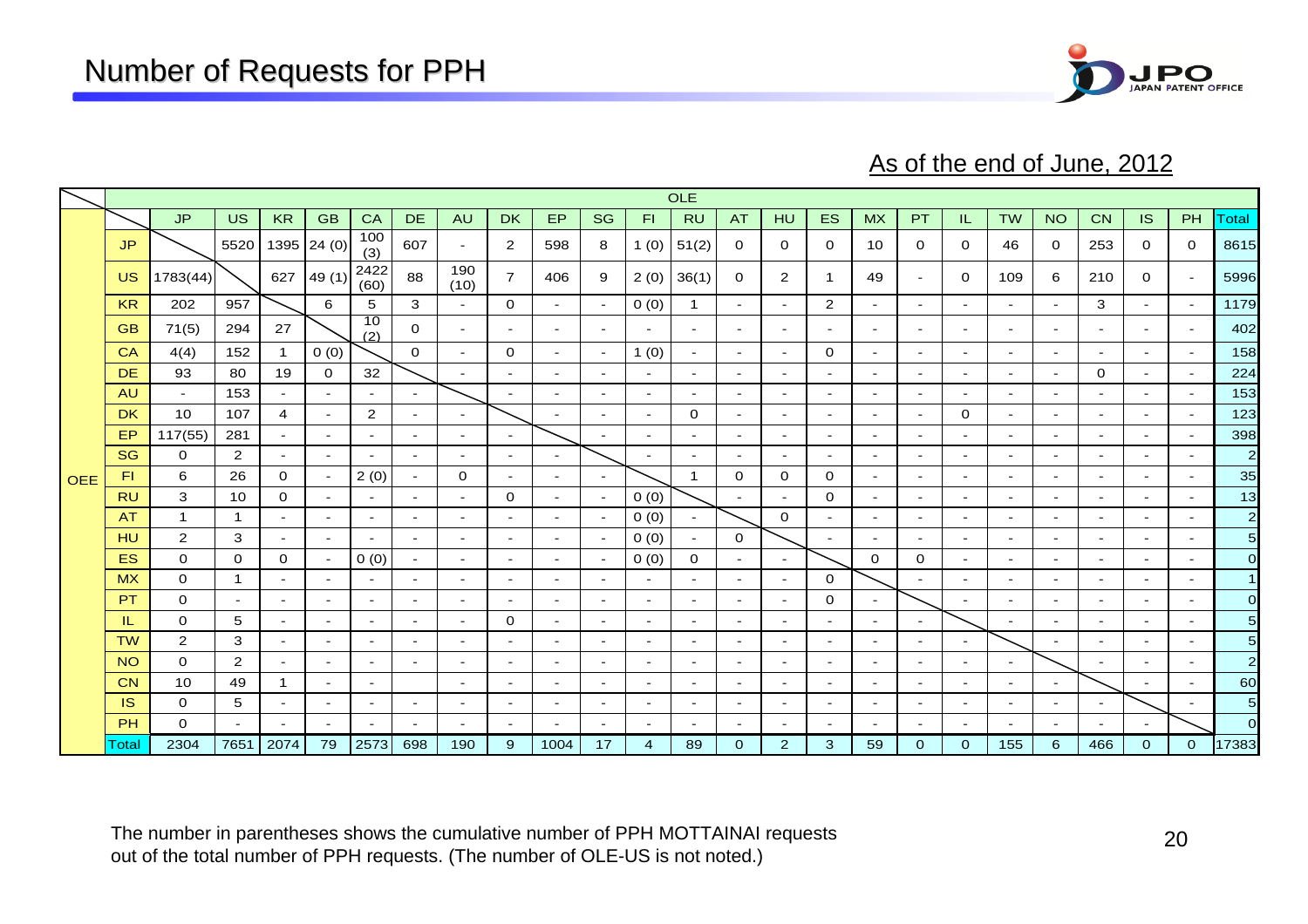

#### As of the end of June, 2012

|                |              | <b>Office of Filing</b>  |                          |                          |                          |                |                          |                          |                          |                          |                          |                          |                          |                          |                          |                          |                          |                |                          |              |
|----------------|--------------|--------------------------|--------------------------|--------------------------|--------------------------|----------------|--------------------------|--------------------------|--------------------------|--------------------------|--------------------------|--------------------------|--------------------------|--------------------------|--------------------------|--------------------------|--------------------------|----------------|--------------------------|--------------|
|                |              | <b>JP</b>                | <b>US</b>                | <b>KR</b>                | CA                       | <b>AU</b>      | <b>DK</b>                | <b>EP</b>                | F1                       | <b>RU</b>                | <b>AT</b>                | <b>ES</b>                | <b>MX</b>                | PT                       | <b>SE</b>                | <b>NO</b>                | <b>CN</b>                | IS.            | PH                       | <b>Total</b> |
|                | <b>JP</b>    | 1184                     | 754                      | $\overline{\phantom{0}}$ | $\overline{\phantom{0}}$ | $\sim$         | $\mathbf 0$              | 283                      | $\mathbf 0$              | $\overline{\phantom{a}}$ | $\overline{\phantom{0}}$ |                          | 2                        | $\mathbf 0$              | 5                        | 0                        | 62                       | 0              | 1                        | 2292         |
|                | <b>US</b>    | 19                       | 198                      | 15                       | $\sim$                   | $\overline{7}$ | $\Omega$                 | 25                       | 0                        | 6                        | $\Omega$                 | $\mathbf{O}$             | $\blacksquare$           | $\sim$                   | $\Omega$                 | 0                        | 4                        | 0              | $\overline{\phantom{a}}$ | 274          |
|                | <b>KR</b>    | $\sim$                   | 1469                     | 41                       | $\sim$                   | $\sim$         | $\blacksquare$           | ۰                        | $\sim$                   | $\overline{\phantom{a}}$ | $\overline{\phantom{0}}$ | $\overline{\phantom{a}}$ | $\sim$                   | ۰.                       | $\overline{\phantom{0}}$ | $\sim$                   | 84                       | $\sim$         | $\overline{\phantom{a}}$ | 1594         |
|                | CA           | $\overline{\phantom{a}}$ | $\overline{\phantom{0}}$ | $\sim$                   | 48                       | $\sim$         | $\sim$                   | $\overline{\phantom{0}}$ | $\sim$                   | $\overline{\phantom{a}}$ | $\overline{\phantom{0}}$ | $\sim$                   | $\overline{\phantom{0}}$ | $\sim$                   | $\overline{\phantom{0}}$ | $\overline{\phantom{0}}$ | $\sim$                   | $\sim$         | $\overline{\phantom{a}}$ | 48           |
|                | <b>AU</b>    | $\sim$                   | 149                      | $\sim$                   | $\sim$                   | $\overline{7}$ | $\sim$                   | $\overline{\phantom{0}}$ | $\overline{\phantom{a}}$ | $\overline{\phantom{a}}$ | $\overline{\phantom{0}}$ | $\sim$                   | $\overline{\phantom{a}}$ | $\sim$                   | $\overline{\phantom{a}}$ | $\sim$                   | $\sim$                   | $\sim$         | $\overline{\phantom{a}}$ | 156          |
| <b>ISAIPEA</b> | <b>EP</b>    | 428                      | 1171                     | $\sim$                   | $\sim$                   | $\sim$         | $\overline{\phantom{a}}$ | $\overline{\phantom{0}}$ | $\blacksquare$           | $\sim$                   | $\overline{\phantom{0}}$ | $\overline{\phantom{a}}$ | $\overline{\phantom{0}}$ | $\sim$                   | $\overline{\phantom{0}}$ | $\overline{\phantom{a}}$ | $\overline{\phantom{0}}$ | $\sim$         | $\overline{\phantom{a}}$ | 1599         |
|                | FI           |                          | 36                       | $\sim$                   | $\overline{\phantom{0}}$ | $\sim$         | $\overline{\phantom{a}}$ | - 1                      | $\overline{\phantom{a}}$ | $\mathbf 0$              | $\mathbf 0$              | $\mathbf 0$              | $\sim$                   | $\sim$                   | $\overline{\phantom{0}}$ | $\overline{\phantom{a}}$ | $\overline{\phantom{0}}$ | $\sim$         | $\sim$                   | 36           |
|                | <b>RU</b>    | $\sim$                   | 11                       | $\sim$                   | $\sim$                   | Ξ.             | $\Omega$                 | - 1                      | 0                        | $\sim$                   | $\overline{\phantom{0}}$ | $\mathbf 0$              | $\overline{\phantom{a}}$ | $\overline{\phantom{a}}$ | $\overline{\phantom{0}}$ | $\overline{\phantom{a}}$ | $\sim$                   | $\sim$         | $\overline{\phantom{a}}$ | 11           |
|                | <b>AT</b>    |                          | 10 <sup>°</sup>          | $\sim$                   | $\sim$                   | $\sim$         | $\sim$                   | ۰.                       | 0                        | $\overline{\phantom{a}}$ | $\overline{\phantom{0}}$ | $\overline{\phantom{0}}$ | $\overline{\phantom{0}}$ | $\overline{\phantom{a}}$ | $\overline{\phantom{0}}$ | $\sim$                   | $\sim$                   | $\sim$         | $\overline{\phantom{a}}$ | 10           |
|                | <b>ES</b>    | $\overline{2}$           | 6                        | $\sim$                   | $\overline{\phantom{0}}$ | $\sim$         | $\overline{\phantom{a}}$ | $\overline{\phantom{0}}$ | 0                        | $\mathbf 0$              | $\overline{\phantom{0}}$ | $\overline{\phantom{a}}$ | $\mathbf 0$              | $\mathbf 0$              | $\overline{\phantom{a}}$ | $\overline{\phantom{a}}$ | $\overline{\phantom{0}}$ | $\sim$         | $\overline{\phantom{a}}$ | 8            |
|                | <b>SE</b>    | 8                        | 42                       | $\sim$                   | $\sim$                   | $\sim$         | $\overline{\phantom{a}}$ | $\overline{\phantom{0}}$ | $\overline{\phantom{a}}$ | $\overline{\phantom{a}}$ | $\overline{\phantom{0}}$ | $\sim$                   | $\overline{\phantom{0}}$ | $\sim$                   |                          | $\sim$                   | $\sim$                   | $\sim$         | $\overline{\phantom{a}}$ | 51           |
|                | <b>XN</b>    | 3                        | 34                       | $\sim$                   | $\sim$                   | ۰.             | $\overline{\phantom{a}}$ | $\overline{\phantom{0}}$ | $\overline{\phantom{a}}$ | $\overline{\phantom{a}}$ | $\overline{\phantom{0}}$ | $\overline{\phantom{0}}$ | $\overline{\phantom{0}}$ | $\overline{\phantom{a}}$ | $\overline{\phantom{a}}$ | $\overline{\phantom{0}}$ | $\overline{\phantom{0}}$ | $\sim$         | $\overline{\phantom{a}}$ | 37           |
|                | <b>CN</b>    | $\overline{7}$           | 35                       |                          | $\sim$                   | $\sim$         | $\sim$                   | н.                       | $\overline{\phantom{a}}$ | $\sim$                   | $\overline{\phantom{0}}$ | $\sim$                   | $\overline{\phantom{a}}$ | $\sim$                   | $\overline{\phantom{0}}$ | $\overline{\phantom{a}}$ | $\sim$                   | $\sim$         | $\blacksquare$           | 43           |
|                | <b>Total</b> | 1651                     | 3915                     | 57                       | 48                       | 14             | $\Omega$                 | 308                      | $\mathbf{O}$             | 6                        | $\mathbf{0}$             |                          | $\overline{2}$           | $\mathbf 0$              | 6                        | $\Omega$                 | 150                      | $\overline{0}$ |                          | 6159         |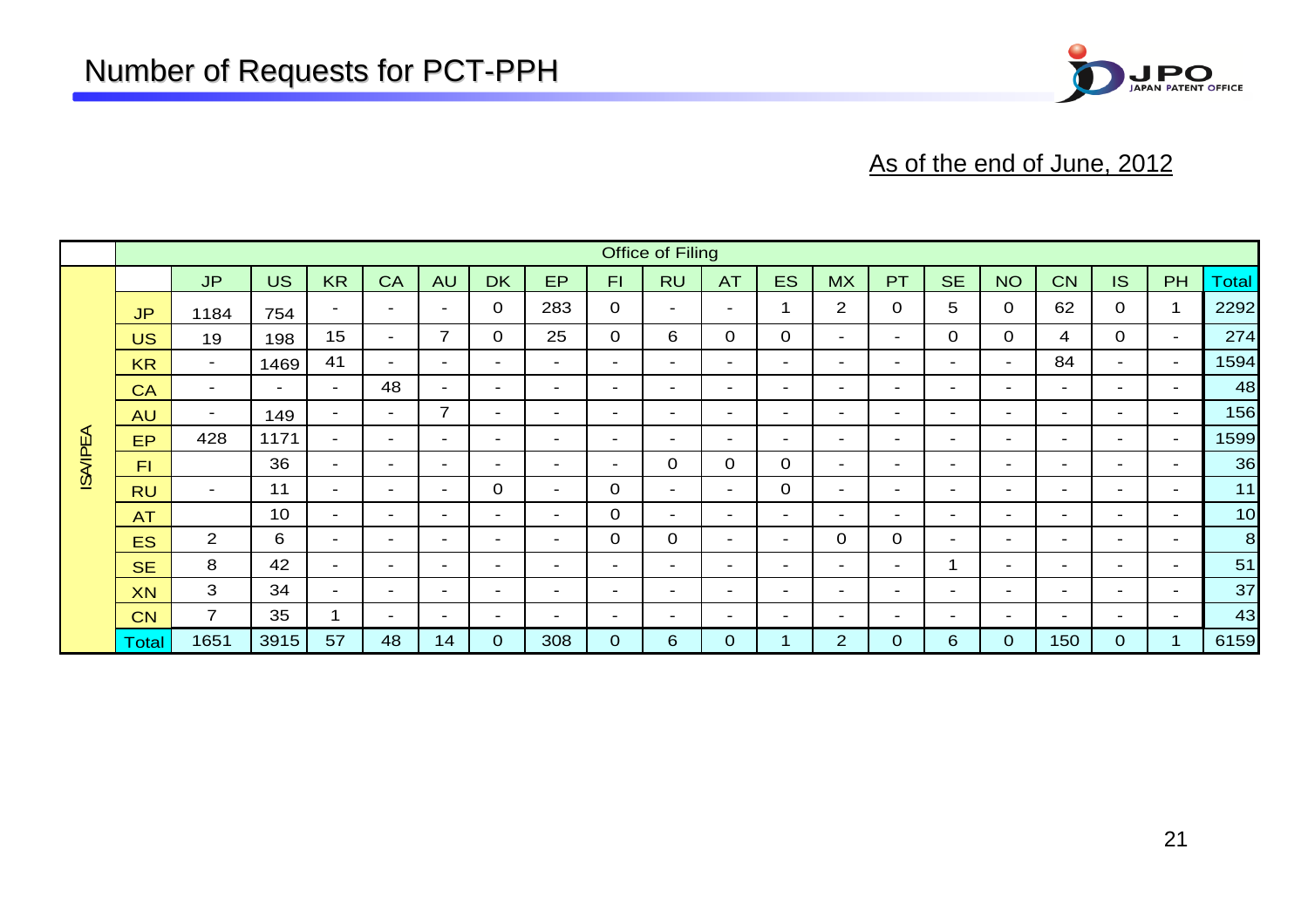

PPH meets not only office satisfaction but also user satisfaction!

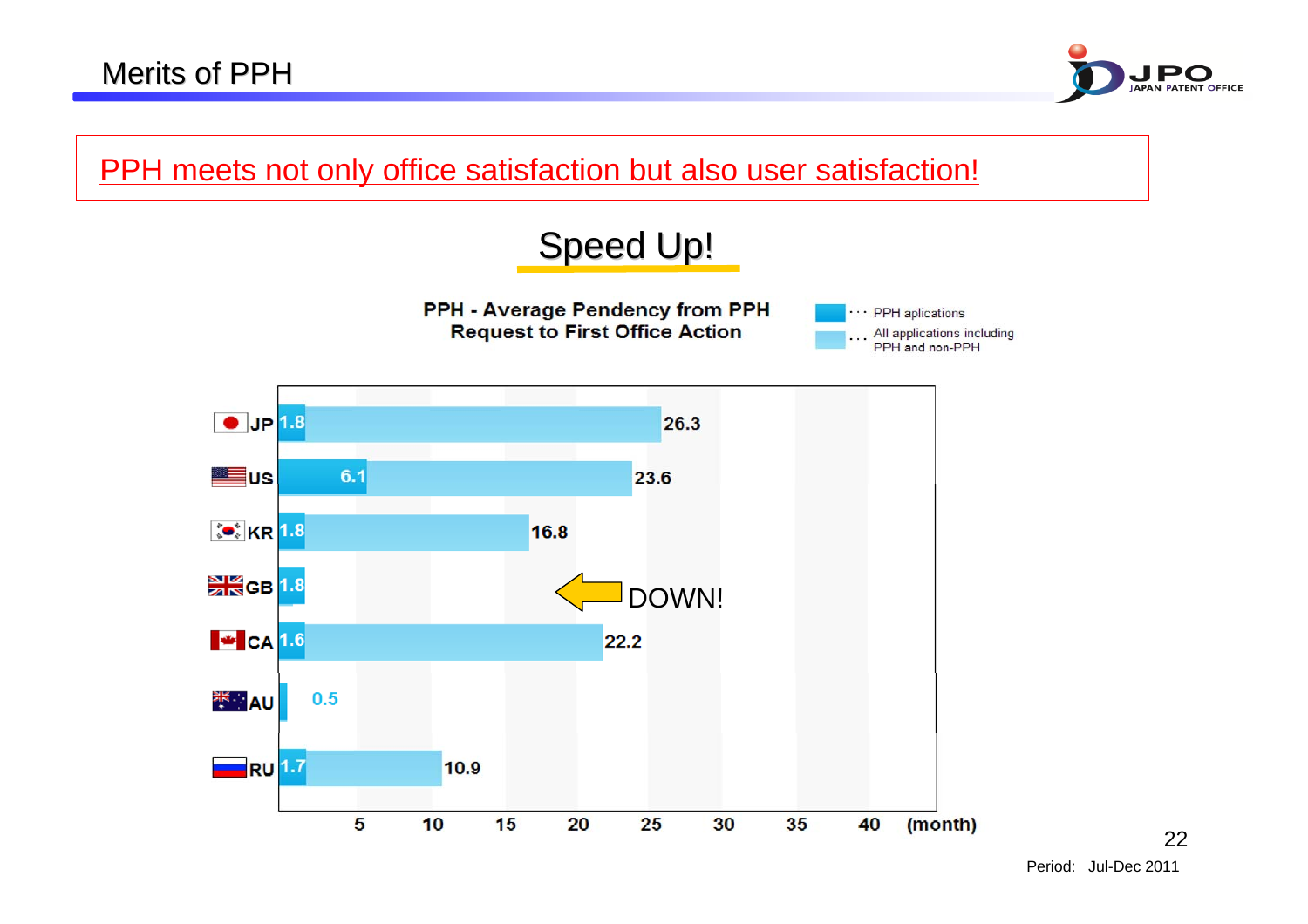

PPH meets not only office satisfaction but also user satisfaction!

#### Increase in Grant Rate!

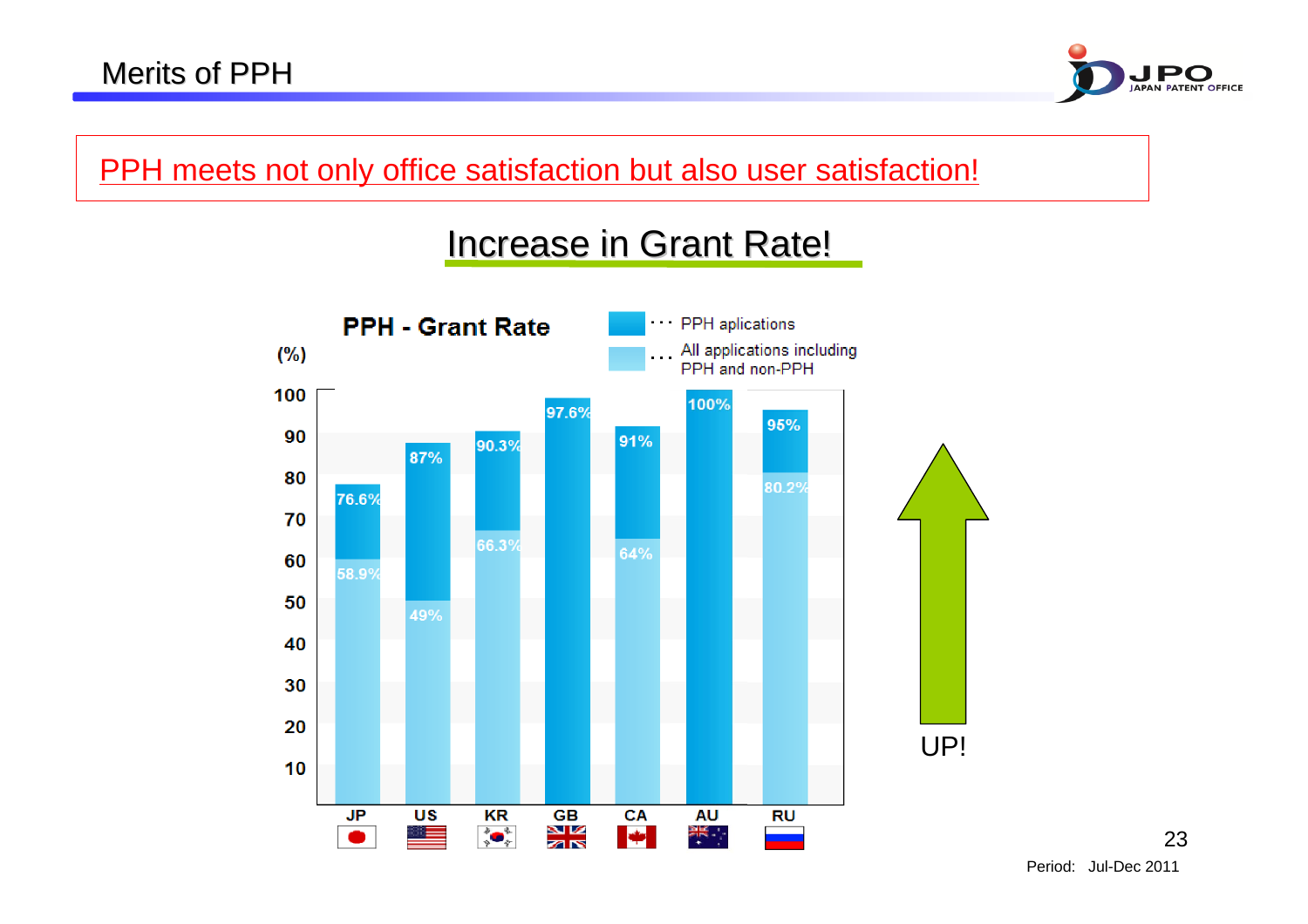

PPH meets not only office satisfaction but also user satisfaction!

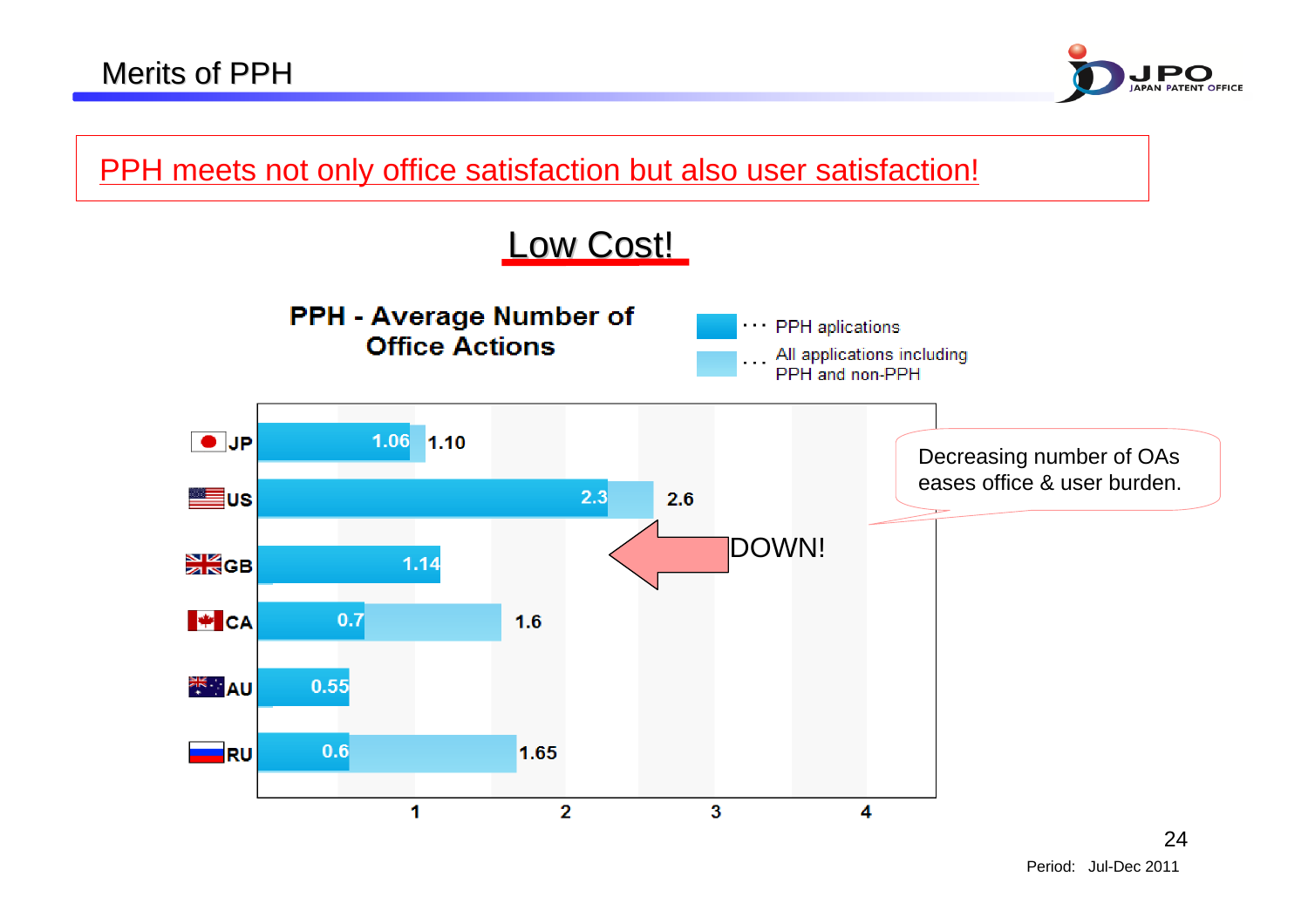#### **Expanding PPH Network**



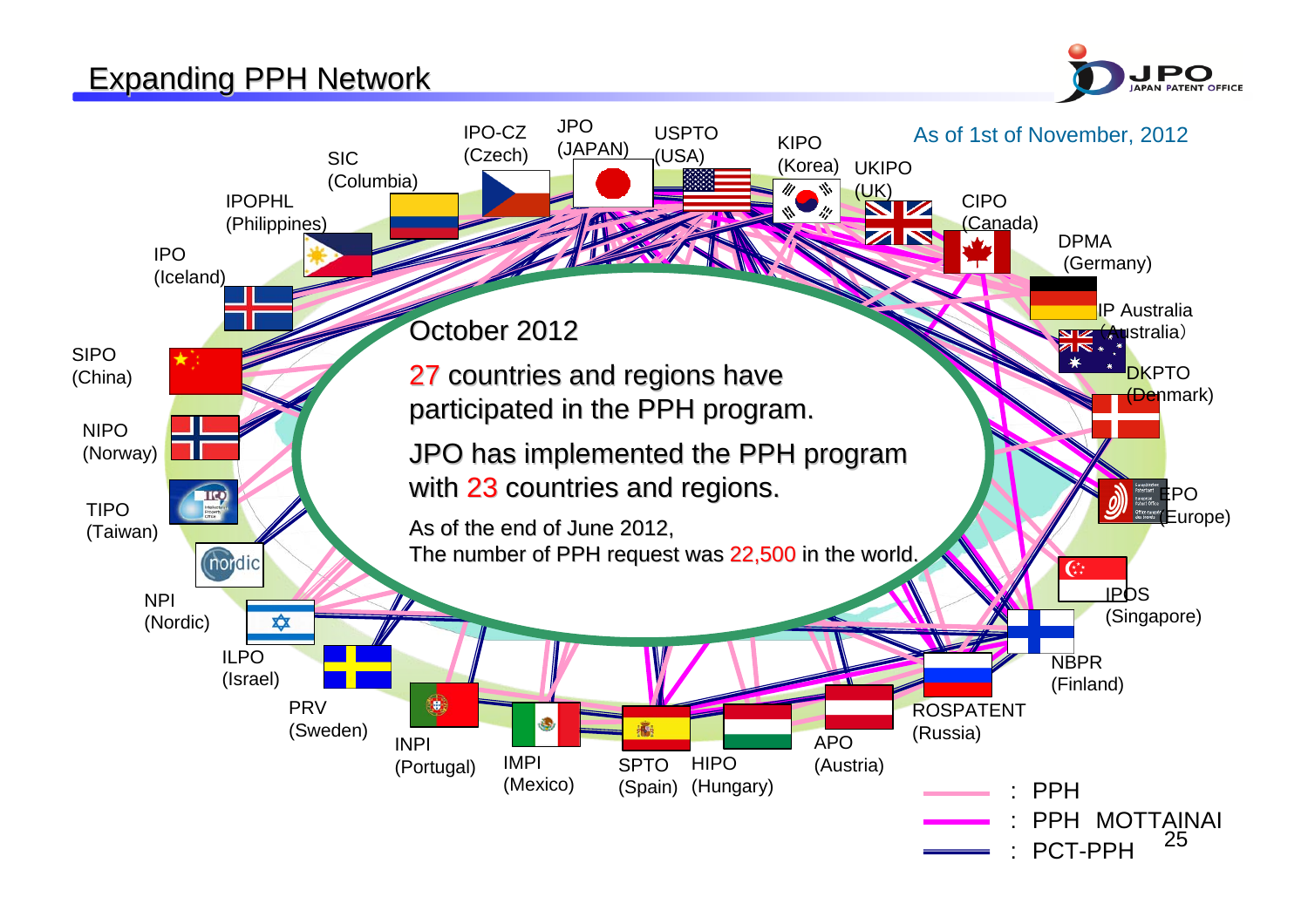

#### ¾ JPO website

(In Japanese) http://www.jpo.go.jp/cgi/link.cgi?url=/torikumi/t\_toriku mi/patent\_highway.htm

(In English) http://www.jpo.go.jp/cgi/link.cgi?url=/torikumi\_e/t\_tori kumi\_e/patent\_highway\_e.htm

¾USPTO website

http://www.uspto.gov/patents/init\_events/pph/index.jsp